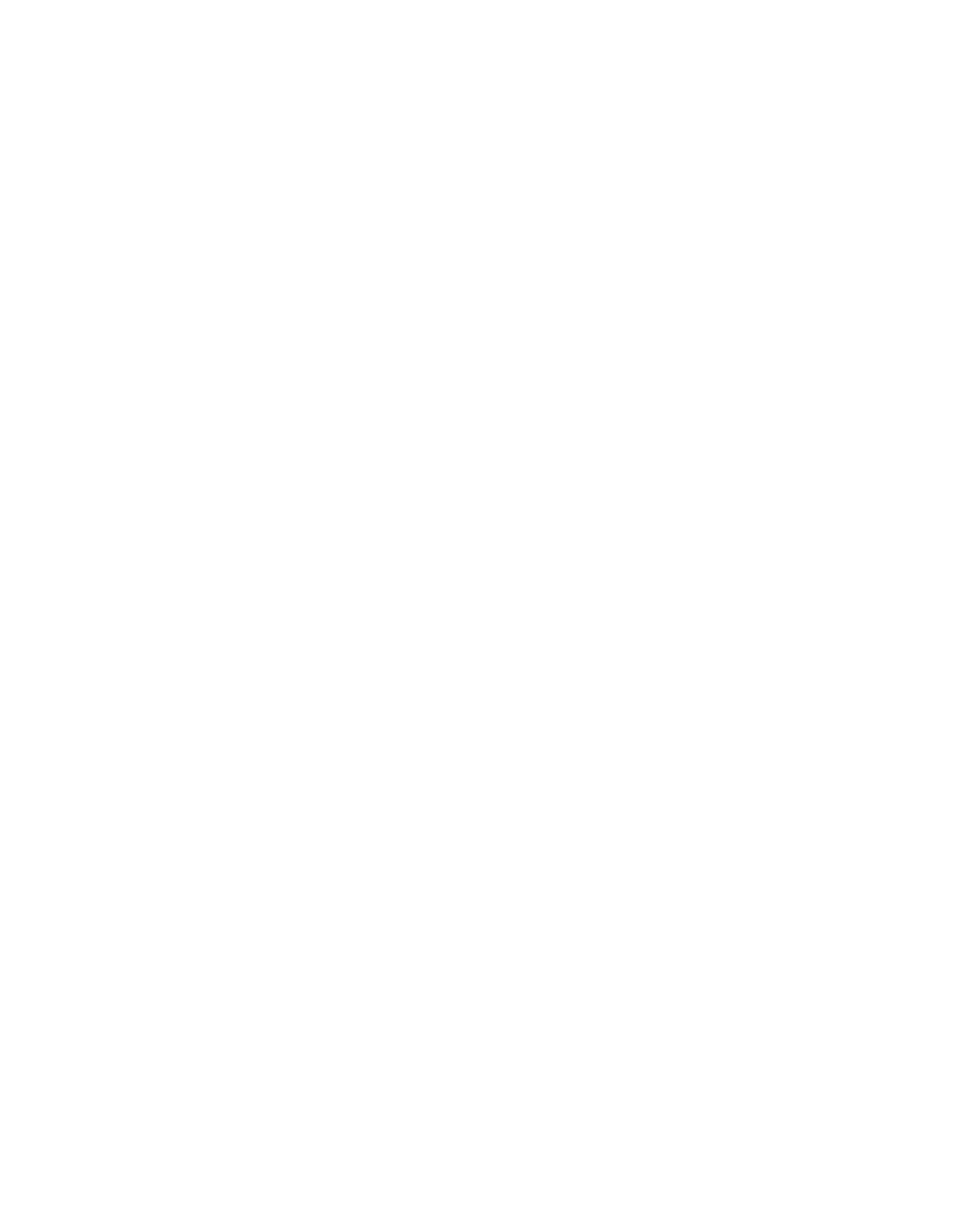## **Code of Virginia Title 55. Property and Conveyances.**

## **Chapter 26 Virginia Property Owners' Association Act**

# **Table of Contents**

| § 55-509.1. Developer to pay real estate taxes attributable to the          |
|-----------------------------------------------------------------------------|
| § 55-509.1:1. Limitations on certain contracts and leases by declarant 4    |
| § 55-509.2. Documents to be provided by declarant upon transfer of          |
|                                                                             |
|                                                                             |
| § 55-509.4. Contract disclosure statement; right of cancellation5           |
| § 55-509.5. Contents of association disclosure packet; delivery of packet 7 |
| § 55-509.6. Fees for disclosure packet; associations managed by a           |
| § 55-509.7. Fees for disclosure packets; associations not managed by a      |
| § 55-509.8. Properties subject to more than one declaration14               |
|                                                                             |
|                                                                             |
|                                                                             |
| § 55-510. Access to association records; association meetings; notices 15   |
|                                                                             |
|                                                                             |
| § 55-510.3. Common areas; notice of pesticide application19                 |
| § 55-513.1. Display of the flag of the United States; necessary supporting  |
|                                                                             |

**-**i-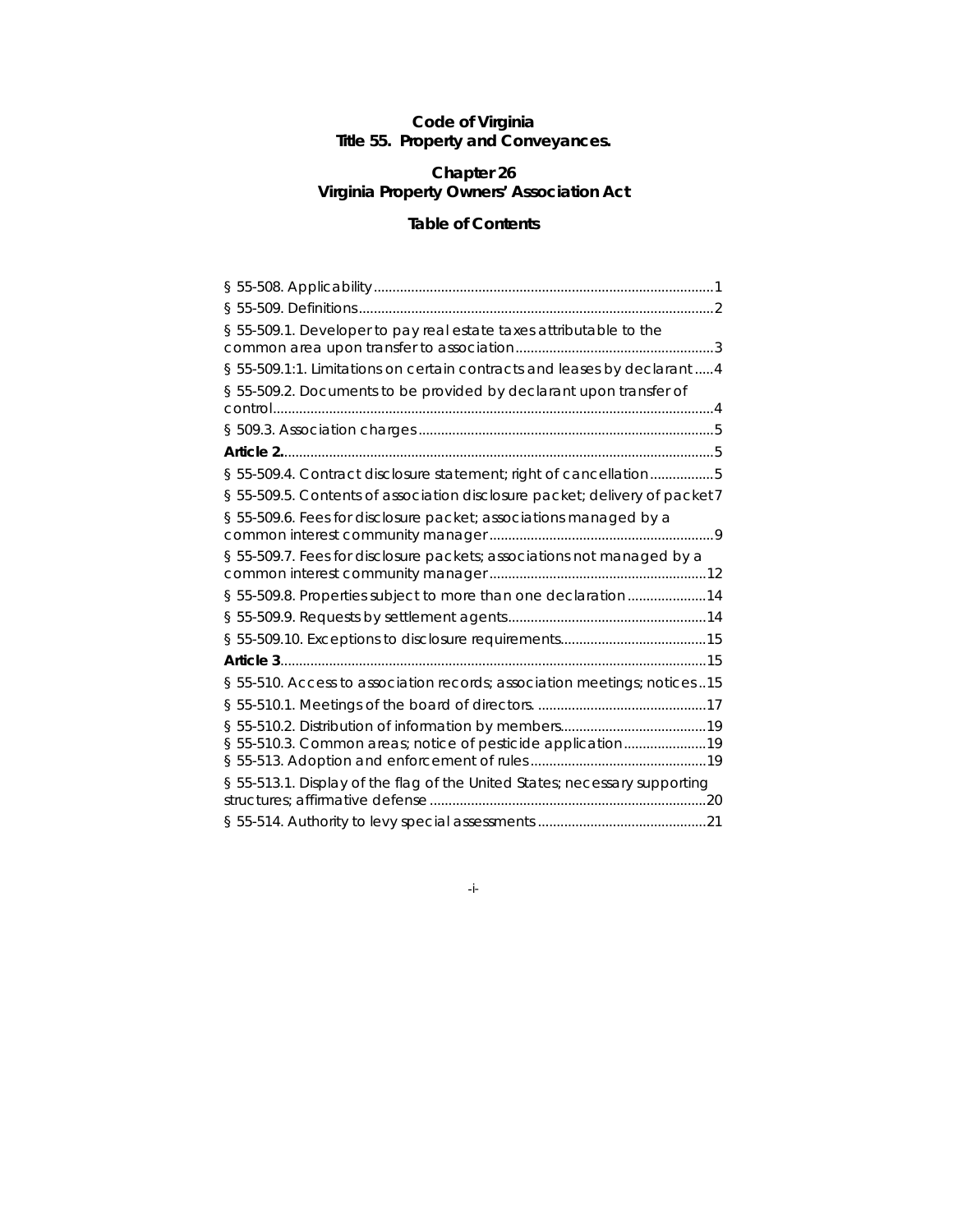| § 55-515.1. Amendment to declaration and bylaws; consent of  |  |
|--------------------------------------------------------------|--|
|                                                              |  |
| § 55-515.2. Validity of declaration; corrective amendments24 |  |
|                                                              |  |
|                                                              |  |
|                                                              |  |
| § 55-516.2. Condemnation of common area; procedure31         |  |
|                                                              |  |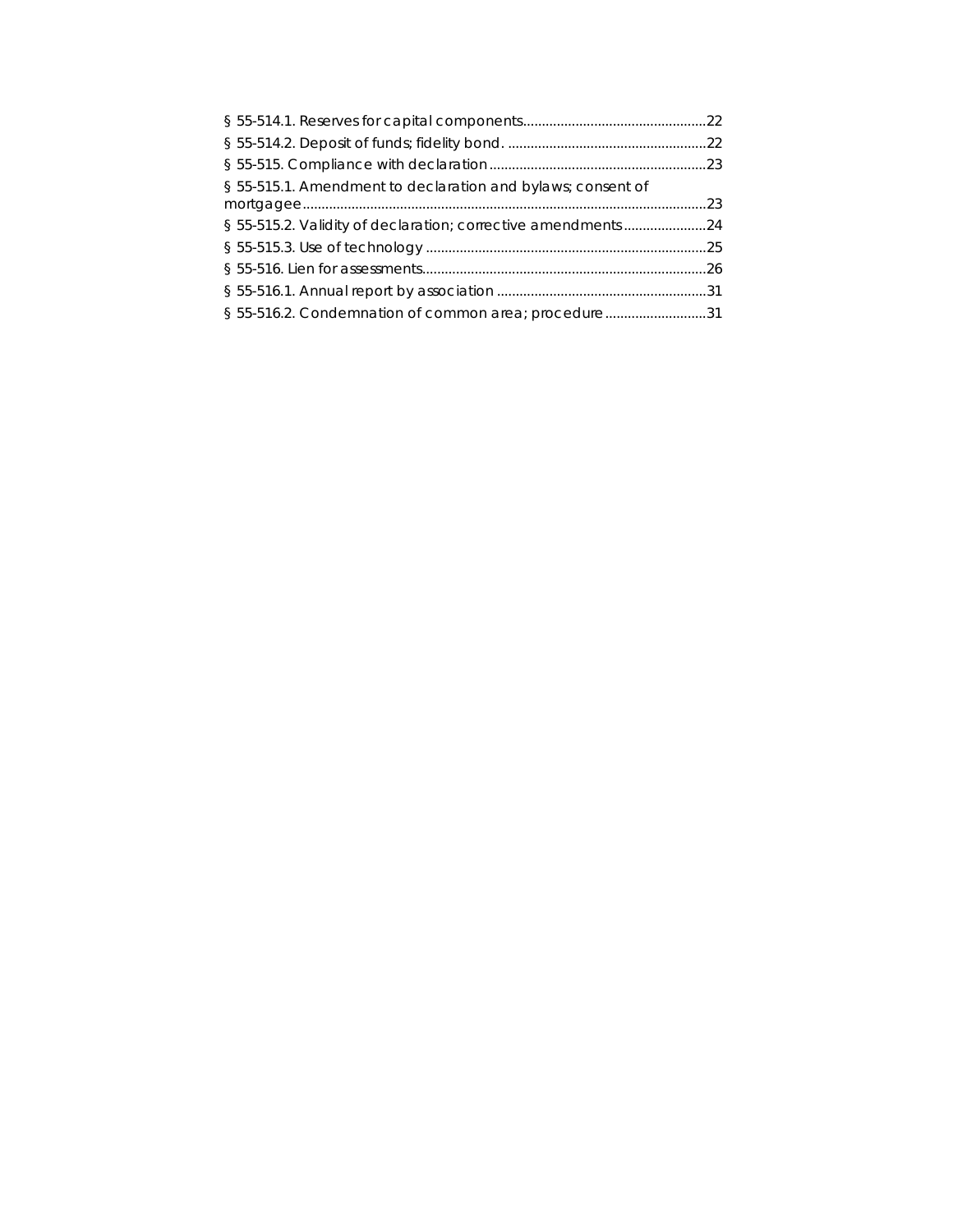## **Code of Virginia Title 55. Property and Conveyances.**

## **Chapter 26 Virginia Property Owners' Association Act**

## **§ 55-508. Applicability.**

A. This chapter shall apply to developments subject to a declaration, as defined herein, initially recorded after January 1, 1959, associations incorporated or otherwise organized after such date, and all subdivisions created under the former Subdivided Land Sales Act (§ 55-336 et seq.). For the purposes of this chapter, as used in the former Subdivided Land Sales Act, the terms:

"Covenants," "deed restrictions," or "other recorded instruments" for the management, regulation and control of a development shall be deemed to correspond with the term "declaration";

"Developer" shall be deemed to correspond with the term "declarant";

"Lot" shall be deemed to correspond with the term "lot"; and

"Subdivision" shall be deemed to correspond with the term "development."

This chapter shall be deemed to supersede the former Subdivided Land Sales Act, and no development shall be established under the latter on or after July 1, 1998. This chapter shall not be construed to affect the validity of any provision of any declaration recorded prior to July 1, 1998; however, any development established prior to the enactment of the Subdivided Land Sales Act may specifically provide for the applicability of the provisions of this chapter.

This chapter shall not be construed to affect the validity of any provision of any prior declaration; however, to the extent the declaration is silent, the provisions of this chapter shall apply. If any one lot in a development is subject to the provisions of this chapter, all lots in the development shall be subject to the provisions of this chapter notwithstanding the fact that such lots would otherwise be excluded from the provisions of this chapter. Notwithstanding any provisions of this chapter, a declaration may specifically provide for the applicability of the provisions of this chapter. The granting of rights in this chapter shall not be construed to imply that such rights did not exist with respect to any development created in the Commonwealth before July 1, 1989.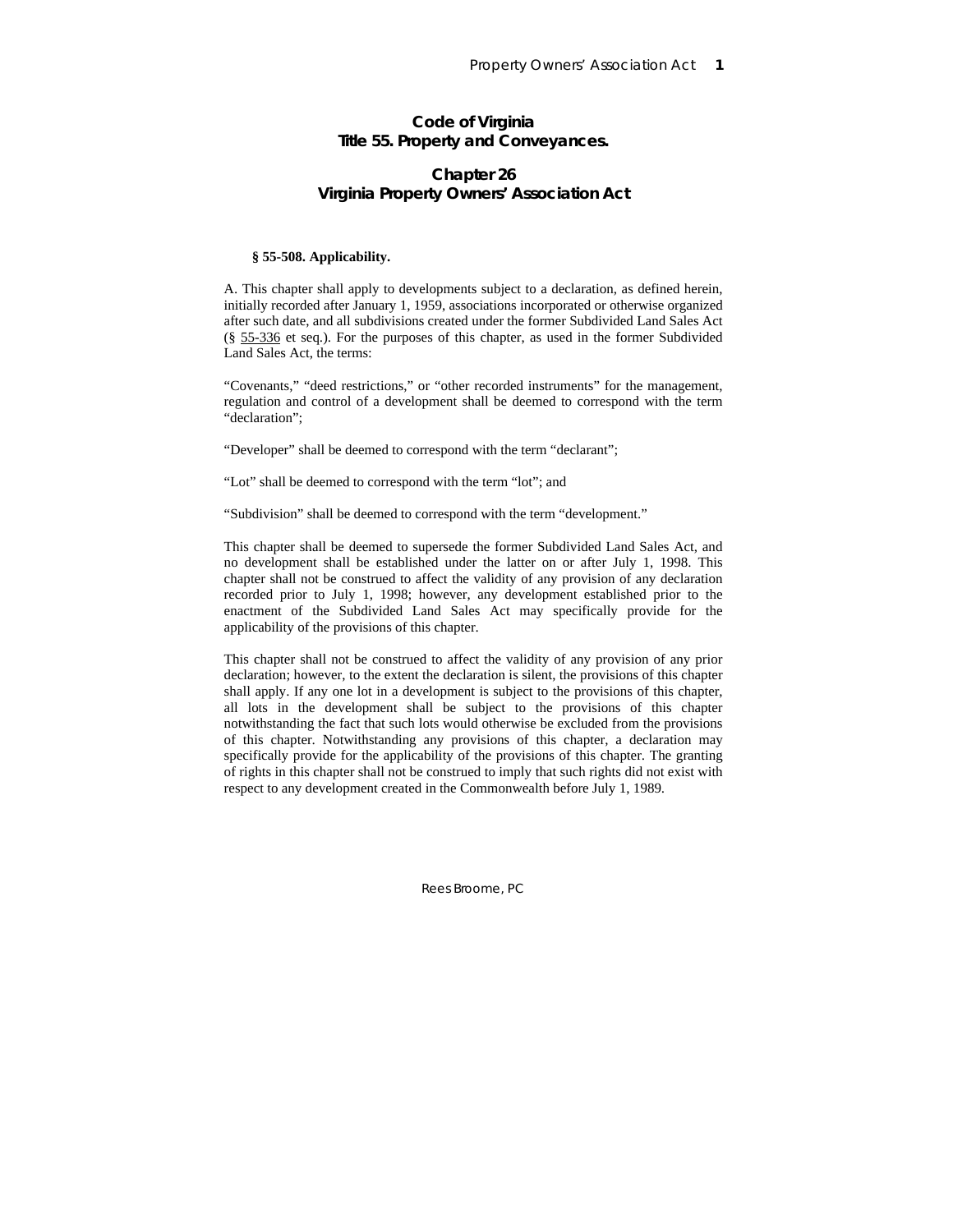## **2** Property Owners' Association Act

B. This chapter shall not apply to the (i) provisions of documents of, (ii) operations of any association governing, or (iii) relationship of a member to any association governing condominiums created pursuant to the Condominium Act (§ 55-79.39 et seq.), cooperatives created pursuant to the Virginia Real Estate Cooperative Act (§ 55-424 et seq.), time-shares created pursuant to the Virginia Real Estate Time-Share Act (§ 55-360 et seq.), or membership campgrounds created pursuant to the Virginia Membership Camping Act (§ 59.1-311 et seq.). This chapter shall not apply to any nonstock, nonprofit, taxable corporation with nonmandatory membership which, as its primary function, makes available golf, ski and other recreational facilities both to its members and the general public.

## **§ 55-509. Definitions**.

As used in this chapter, unless the context requires a different meaning:

"Act" means the Virginia Property Owners' Association Act.

"Association" means the property owners' association.

"Board of directors" means the executive body of a property owners' association, or a committee which is exercising the power of the executive body by resolution or bylaw.

"Capital components" means those items, whether or not a part of the common area, for which the association has the obligation for repair, replacement or restoration and for which the board of directors determines funding is necessary.

"Common area" means property within a development which is owned, leased or required by the declaration to be maintained or operated by a property owners' association for the use of its members and designated as common area in the declaration.

"Common interest community" means the same as that term is defined in § 55-528.

"Common interest community manager" means the same as that term is defined in § 54.1-2345.

"Declarant" means the person or entity signing the declaration and its successors or assigns who may submit property to a declaration.

"Declaration" means any instrument, however denominated, recorded among the land records of the county or city in which the development or any part thereof is located, that either (i) imposes on the association maintenance or operational responsibilities for the common area or (ii) creates the authority in the association to impose on lots, or on the owners or occupants of such lots, or on any other entity any mandatory payment of money in connection with the provision of maintenance and/or services for the benefit of some or all of the lots, the owners or occupants of the lots, or the common area.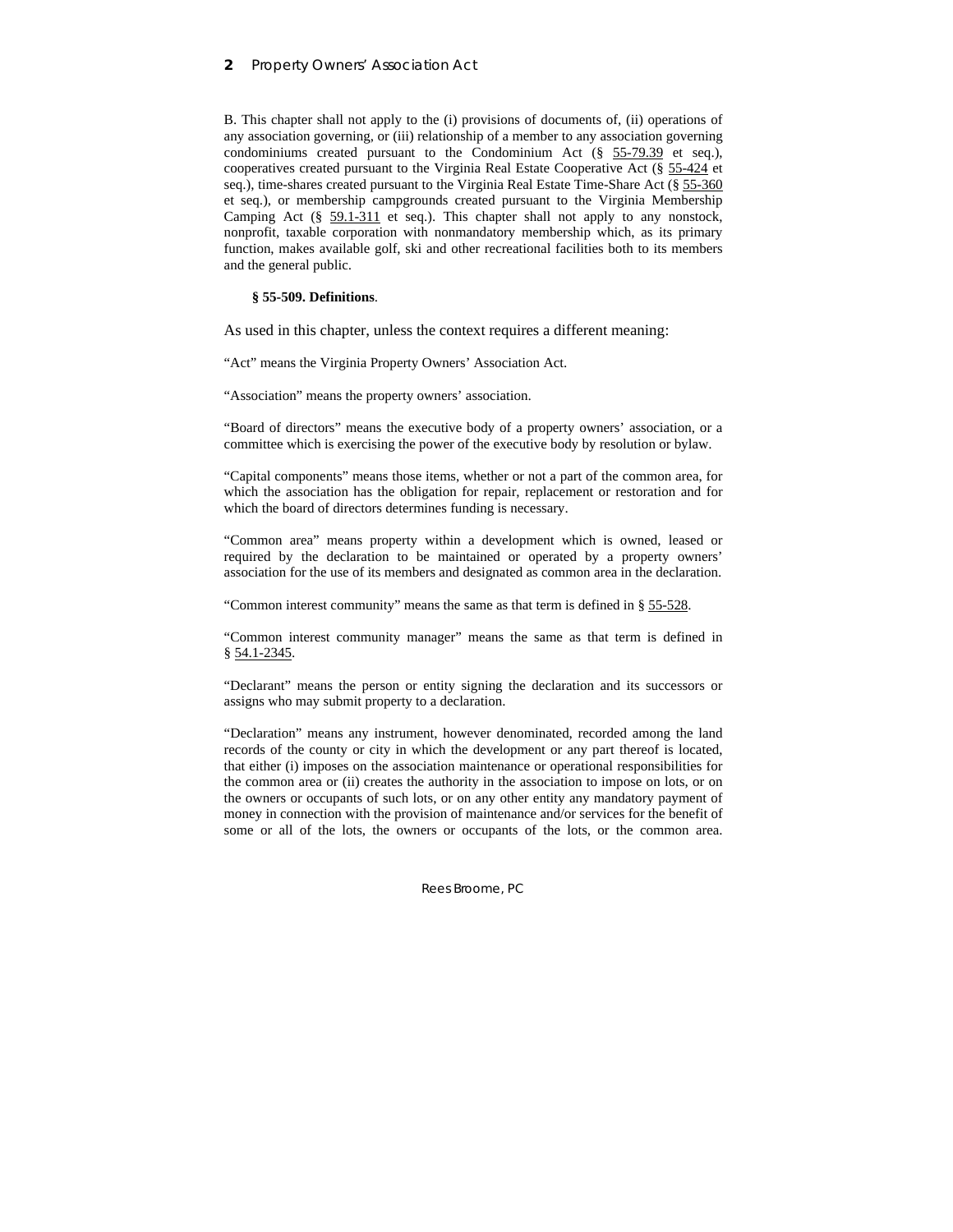"Declaration" includes any amendment or supplement to the instruments described in this definition. "Declaration" shall not include a declaration of a condominium, real estate cooperative, time-share project or campground.

"Development" means real property located within this Commonwealth subject to a declaration which contains both lots, at least some of which are residential or are occupied for recreational purposes, and common areas with respect to which any person, by virtue of ownership of a lot, is a member of an association and is obligated to pay assessments provided for in a declaration.

"Disclosure packet update" means an update of the financial information referenced in subdivisions A 2 through A 9 of § 55-509.5. The update shall include a copy of the original disclosure packet.

"Financial update" means an update of the financial information referenced in subdivision A 2 through A 7 of § 55-509.5.

"Lot" means (i) any plot or parcel of land designated for separate ownership or occupancy shown on a recorded subdivision plat for a development or the boundaries of which are described in the declaration or in a recorded instrument referred to or expressly contemplated by the declaration, other than a common area, and (ii) a unit in a condominium association or a unit in a real estate cooperative if the condominium or cooperative is a part of a development.

"Meeting" or "meetings" means the formal gathering of the board of directors where the business of the association is discussed or transacted.

"Professionally managed" means a common interest community that has engaged (i) a common interest community manager to provide management services to the community or (ii) a person as an employee for compensation to provide management services to the community, other than a resident of the community who provides bookkeeping, billing, or recordkeeping services for that community.

"Property owners' association" or "association" means an incorporated or unincorporated entity upon which responsibilities are imposed and to which authority is granted in the declaration.

"Settlement agent" means the same as that term is defined in § 6.1-2.20.

### **§ 55-509.1. Developer to pay real estate taxes attributable to the common area upon transfer to association**.

Upon the transfer of the common area to the association, the developer shall pay all real estate taxes attributable to the open or common space as defined in § 58.1-3284.1 through the date of the transfer to the association.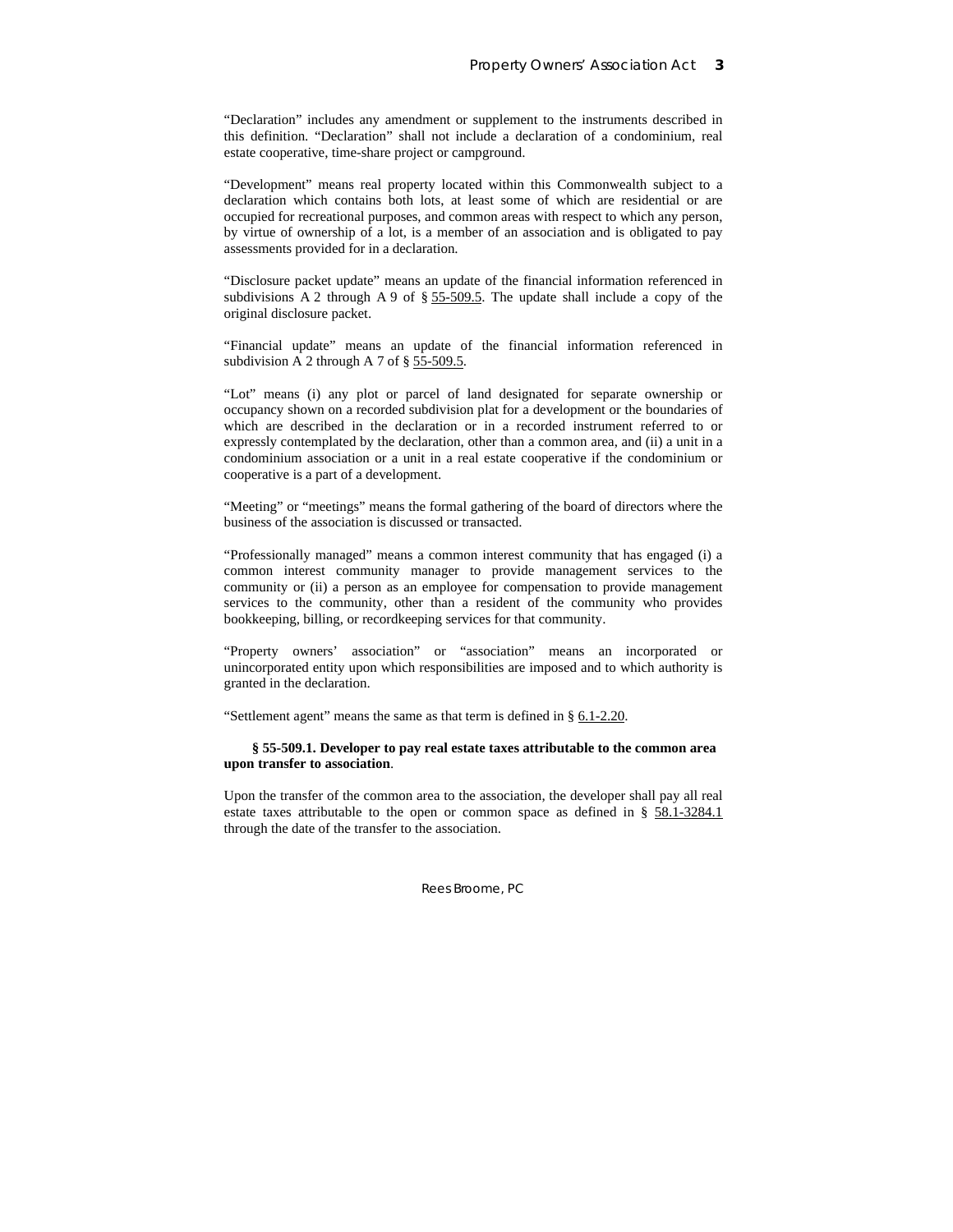#### **§ 55-509.1:1. Limitation on certain contracts and leases by declarant** .

A. If entered into any time prior to the expiration of the period of declarant control contemplated by the declaration, no contract or lease entered into with the declarant or any entity controlled by the declarant, management contract, or employment contract that is directly or indirectly made by or on behalf of the association, its board of directors, or the lot owners as a group shall be entered into for a period in excess of five years. Any such contract or agreement may be terminated without penalty by the association or its board of directors upon not less than 90 days' written notice to the other party given no later than 60 days after the expiration of the period of declarant control contemplated by the declaration.

B. If entered into any time prior to the expiration of the period of declarant control contemplated by the declaration, any contract or lease entered into with the declarant or any entity controlled by the declarant, management contract, or employment contract that is directly or indirectly made by or on behalf of the association, its board of directors, or the lot owners as a group may be renewed for periods not in excess of five years; however, at the end of any five-year period, the association or its board of directors may terminate any further renewals or extensions thereof.

C. If entered into at any time prior to the expiration of the period of declarant control contemplated by the declaration, any contract, lease, or agreement, other than those subject to the provisions of subsection A or B, may be entered into by or on behalf of the association, its board of directors, or the lot owners as a group if such contract, lease, or agreement is bona fide and is commercially reasonable to the association at the time entered into under the circumstances.

D. This section shall be strictly construed to protect the rights of the lot owners.

#### **§ 55-509.2. Documents to be provided by declarant upon transfer of control**.

Unless previously provided to the board of directors of the association, once the majority of the members of the board of directors other than the declarant are owners of improved lots in the association and the declarant no longer holds a majority of the votes in the association, the declarant shall provide to the board of directors or its designated agent the following: (i) all association books and records held by or controlled by the declarant, including without limitation, minute books and rules and regulations and all amendments thereto which may have been promulgated; (ii) a statement of receipts and expenditures from the date of the recording of the association documents to the end of the regular accounting period immediately succeeding the first election of the board of directors by the home owners, not to exceed 60 days after the date of the election, such statement being prepared in an accurate and complete manner, utilizing the accrual method of accounting; (iii) the number of lots subject to the declaration; (iv) the number of lots that may be subject to the declaration upon completion of development; (v) a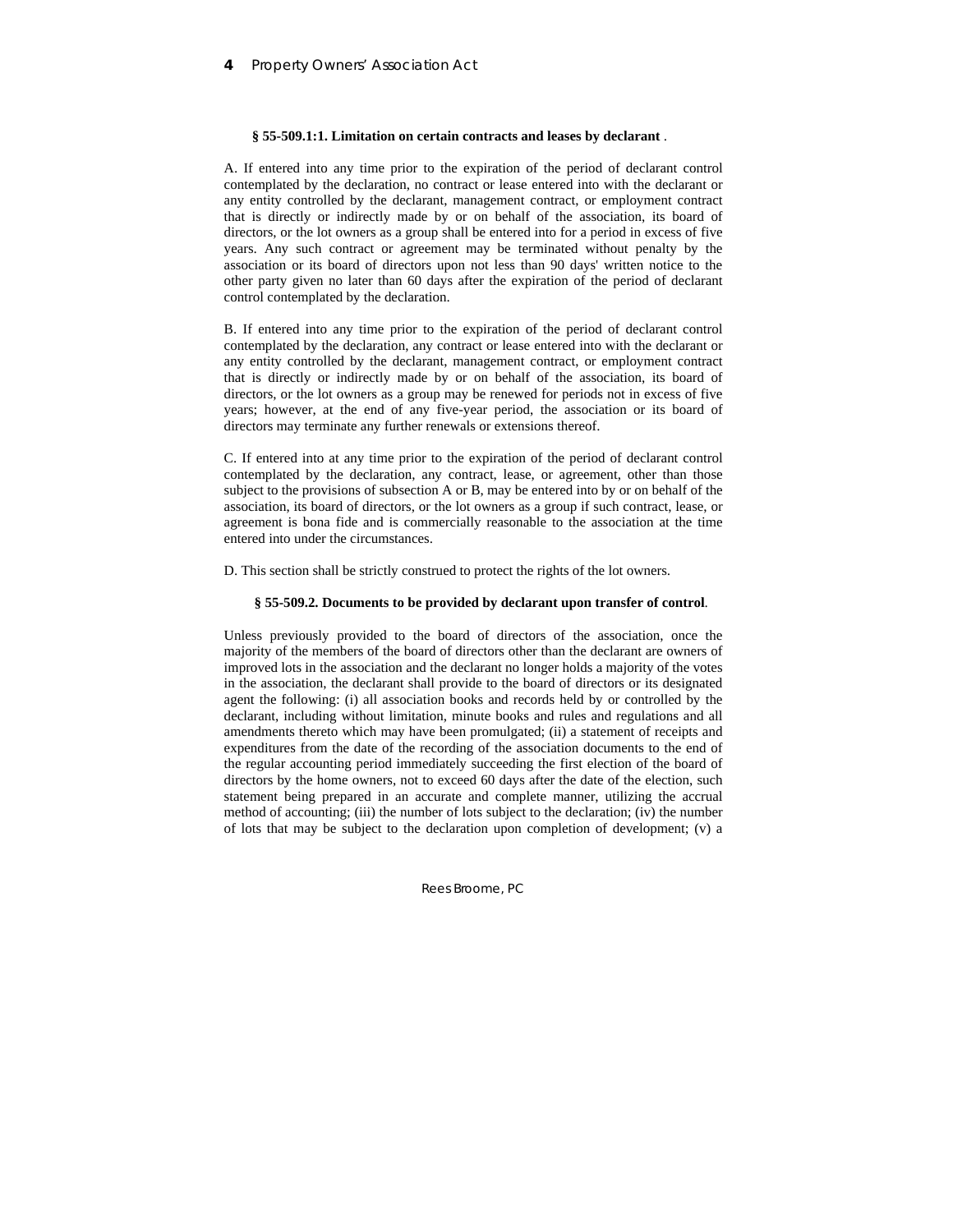copy of the latest available approved plans and specifications for all improvements in the project or as-built plans if available; (vi) all association insurance policies which are currently in force; (vii) written unexpired warranties of the contractors, subcontractors, suppliers, and manufacturers, if any, relative to all common area improvements; (viii) any contracts in which the association is a contracting party;  $(ix)$  a list of manufacturers of paints, roofing materials and other similar materials if specified for use on the association property; and (x) the number of members of the board of directors and number of such directors appointed by the declarant together with names and contact information of members of the board of directors.

If the association is managed by a common interest community manager in which the declarant, or its principals, has no pecuniary interest or management role, then such common interest community manager shall have the responsibility to provide the documents and information required by clauses (i), (ii), (vi), and (viii).

#### **§ 55-509.3. Association charges.**

Except as expressly authorized in this chapter, in the declaration, or otherwise provided by law, no association may (i) make an assessment or impose a charge against a lot or a lot owner unless the charge is a fee for services provided or related to use of the common area or (ii) charge a fee related to the provisions set out in § 55-509.6 .or 55- 509.7 that is not expressly authorized in those sections.

## **Article 2. Disclosure Requirements; Authorized Fees**

## **§ 55-509.4. Contract disclosure statement; right of cancellation.**

A. Subject to the provisions of subsection A of § 55-509.10, a person selling a lot shall disclose in the contract that (i) the lot is located within a development that is subject to the Virginia Property Owners' Association Act (§ 55-508 et seq.); (ii) the Act requires the seller to obtain from the property owners' association an association disclosure packet and provide it to the purchaser; (iii) the purchaser may cancel the contract within three days after receiving the association disclosure packet or being notified that the association disclosure packet will not be available, (iv) if the purchaser has received the association disclosure packet, the purchaser has a right to request an update of such disclosure packet in accordance with subsection H of § 55-509.6 or subsection C of § 55-509.7, as appropriate; and (v) the right to receive the association disclosure packet and the right to cancel the contract are waived conclusively if not exercised before settlement.

For purposes of clause (iii), the association disclosure packet shall be deemed not to be available if (a) a current annual report has not been filed by the association with either the State Corporation Commission pursuant to  $\S$  13.1-936 or with the Common Interest Community Board pursuant to  $\S$  55-516.1, (b) the seller has made a written request to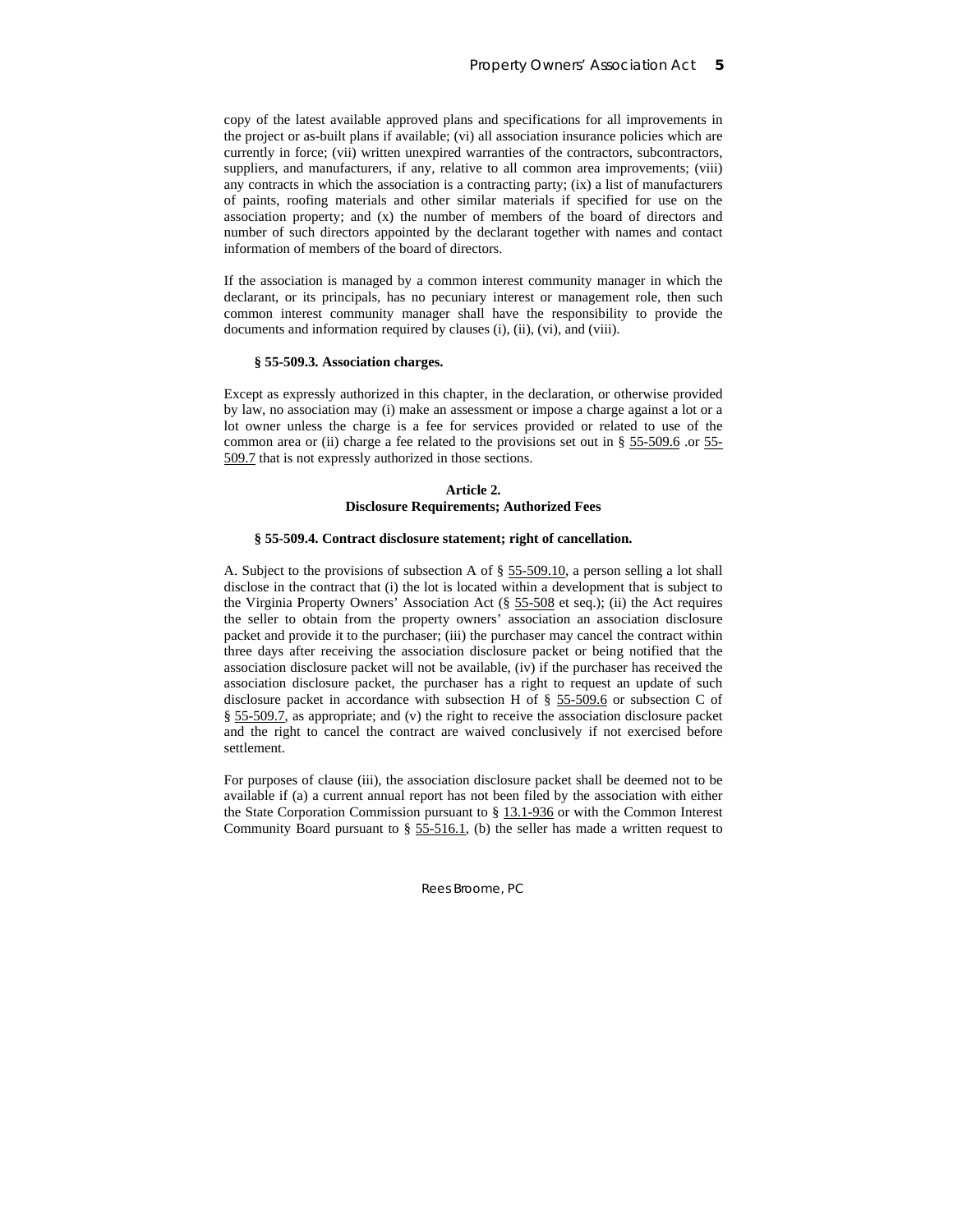## **6** Property Owners' Association Act

the association that the packet be provided and no such packet has been received within 14 days in accordance with subsection A of § 55-509.5, or (c) written notice has been provided by the association that a packet is not available.

B. If the contract does not contain the disclosure required by subsection A, the purchaser's sole remedy is to cancel the contract prior to settlement.

C. The information contained in the association disclosure packet shall be current as of a date specified on the association disclosure packet prepared in accordance with this section; however, a disclosure packet update or financial update may be requested in accordance with subsection H of §  $55-509.6$  or subsection C of §  $55-509.7$ , as appropriate. The purchaser may cancel the contract: (i) within three days after the date of the contract, if on or before the date that the purchaser signs the contract, the purchaser receives the association disclosure packet or is notified that the association disclosure packet will not be available; (ii) within three days after receiving the association disclosure packet if the association disclosure packet or notice that the association disclosure packet will not be available is hand delivered or delivered by electronic means and a receipt obtained; or (iii) within six days after the postmark date if the association disclosure packet or notice that the association disclosure packet will not be available is sent to the purchaser by United States mail. The purchaser may also cancel the contract at any time prior to settlement if the purchaser has not been notified that the association disclosure packet will not be available and the association disclosure packet is not delivered to the purchaser. Notice of cancellation shall be provided to the lot owner or his agent by one of the following methods:

### 1. Hand delivery;

2. United States mail, postage prepaid, provided the sender retains sufficient proof of mailing, which may be either a United States postal certificate of mailing or a certificate of service prepared by the sender confirming such mailing;

3. Electronic means provided the sender retains sufficient proof of the electronic delivery, which may be an electronic receipt of delivery, a confirmation that the notice was sent by facsimile, or a certificate of service prepared by the sender confirming the electronic delivery; or

4. Overnight delivery using a commercial service or the United States Postal Service.

In the event of a dispute, the sender shall have the burden to demonstrate delivery of the notice of cancellation. Such cancellation shall be without penalty, and the seller shall cause any deposit to be returned promptly to the purchaser.

D. Whenever any contract is canceled based on a failure to comply with subsection A or C or pursuant to subsection B, any deposit or escrowed funds shall be returned within 30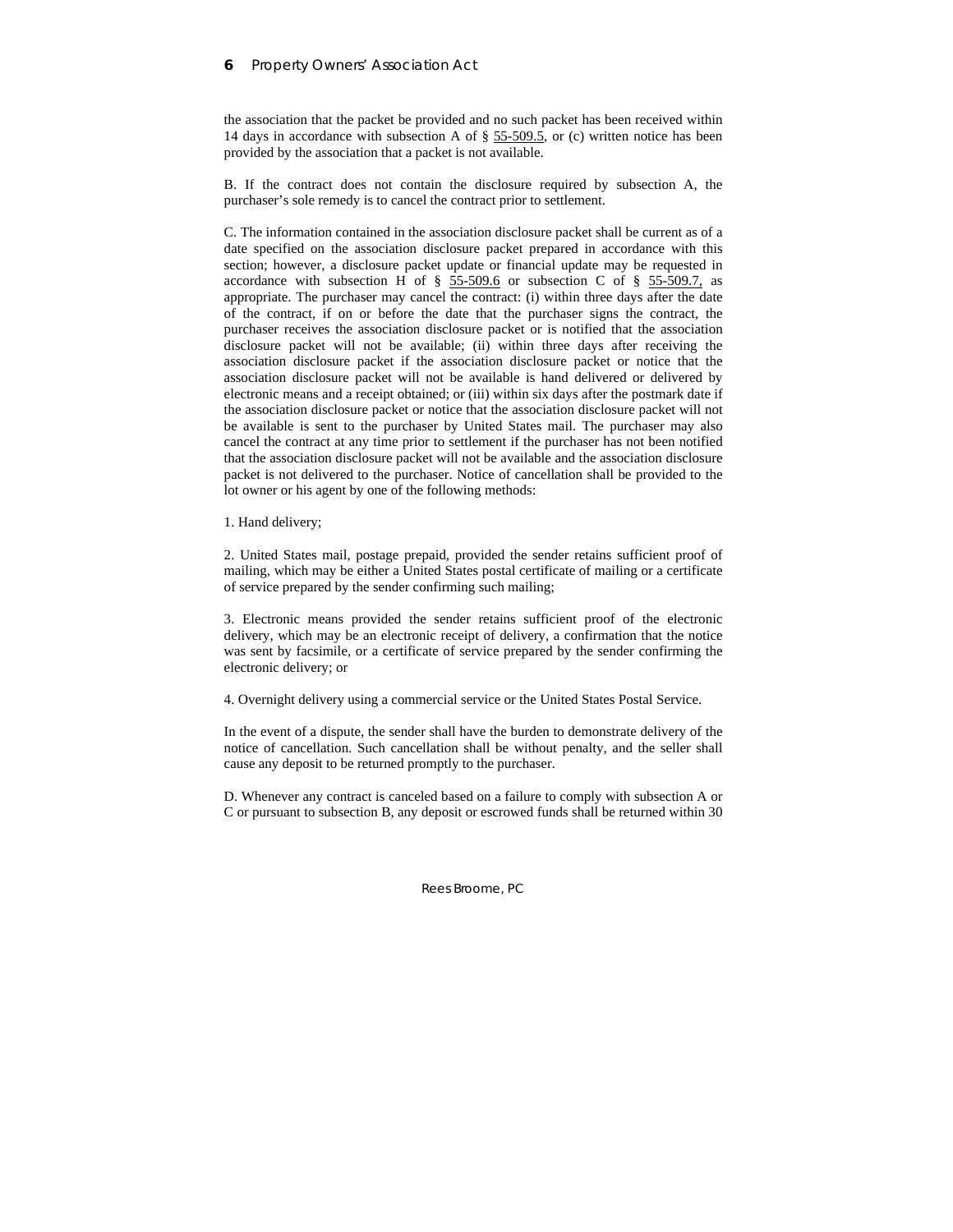days of the cancellation, unless the parties to the contract specify in writing a shorter period.

E. Any rights of the purchaser to cancel the contract provided by this chapter are waived conclusively if not exercised prior to settlement.

F. Except as expressly provided in this chapter, the provisions of this section and § 55- 509.5 may not be varied by agreement, and the rights conferred by this section and § 55- 509.5 may not be waived.

#### **§ 55-509.5. Contents of association disclosure packet; delivery of packet.**

A. The association shall deliver, within 14 days after receipt of a written request and instructions by a seller or his authorized agent, an association disclosure packet as directed in the written request. The information contained in the association disclosure packet shall be current as of a date specified on the association disclosure packet. If hand or electronically delivered, the written request is deemed received on the date of delivery. if sent by United States mail, the request is deemed received six days after the postmark date. An association disclosure packet shall contain the following:

1. The name of the association and, if incorporated, the state in which the association is incorporated and the name and address of its registered agent in Virginia;

2. A statement of any expenditure of funds approved by the association or the board of directors that shall require an assessment in addition to the regular assessment during the current year or the immediately succeeding fiscal year;

3. A statement, including the amount of all assessments and any other mandatory fees or charges currently imposed by the association, together with any post-closing fee charged by the common interest community manager, if any, and associated with the purchase, disposition, and maintenance of the lot and to the right of use of common areas, and the status of the account;

4. A statement of whether there is any other entity or facility to which the lot owner may be liable for fees or other charges;

5. The current reserve study report or summary thereof, a statement of the status and amount of any reserve or replacement fund, and any portion of the fund allocated by the board of directors for a specified project;

6. A copy of the association's current budget or a summary thereof prepared by the association, and a copy of its statement of income and expenses or statement of its financial position (balance sheet) for the last fiscal year for which such statement is available, including a statement of the balance due of any outstanding loans of the association;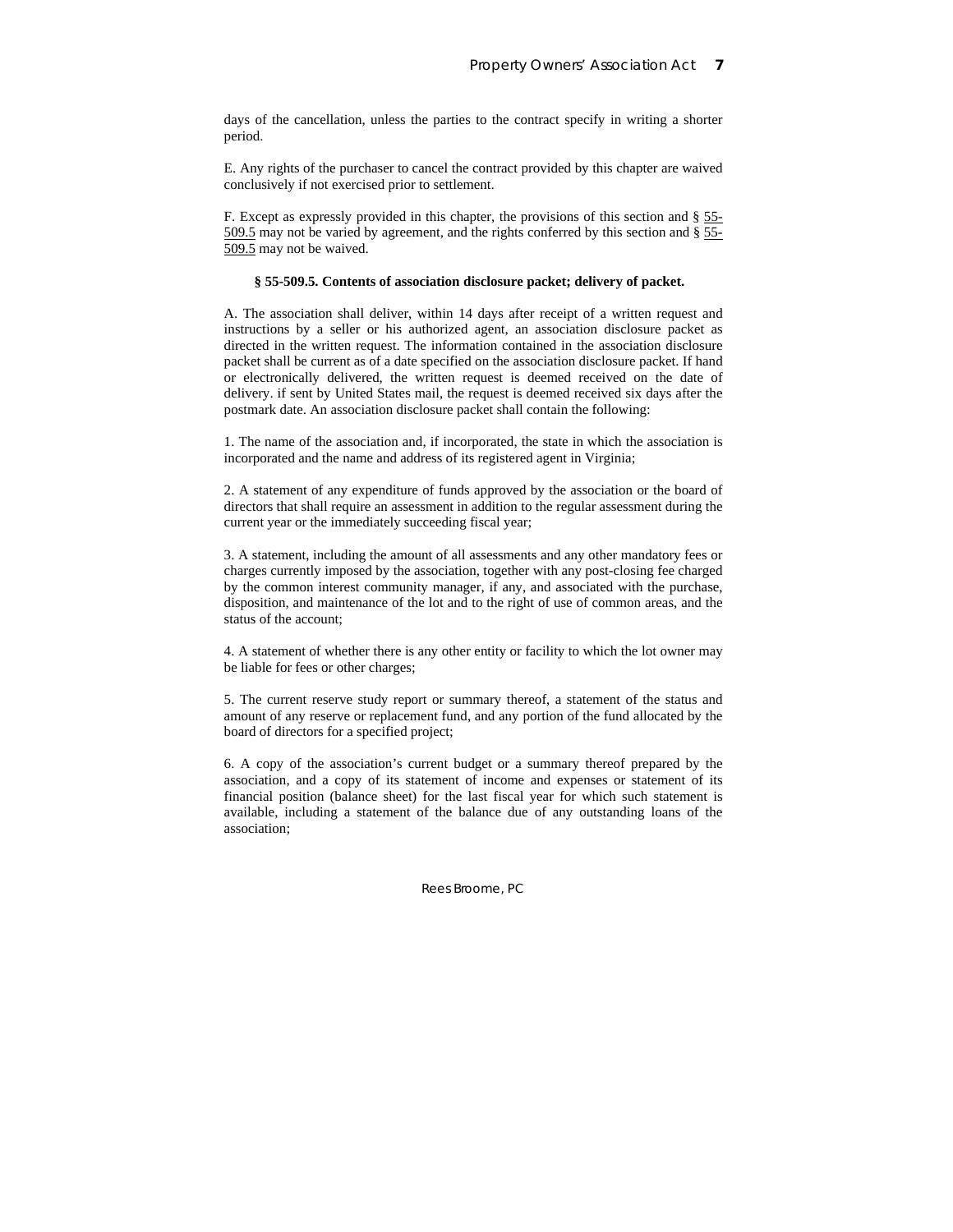## **8** Property Owners' Association Act

7. A statement of the nature and status of any pending suit or unpaid judgment to which the association is a party and that either could or would have a material impact on the association or its members or that relates to the lot being purchased;

8. A statement setting forth what insurance coverage is provided for all lot owners by the association, including the fidelity bond maintained by the association, and what additional insurance would normally be secured by each individual lot owner;

9. A statement that any improvement or alteration made to the lot, or uses made of the lot or common area assigned thereto are or are not in violation of the declaration, bylaws, rules and regulations, architectural guidelines and articles of incorporation, if any, of the association;

10. A statement setting forth any restriction, limitation, or prohibition on the right of a lot owner to place a sign on the owner's lot advertising the lot for sale;

11. A statement setting forth any restriction, limitation, or prohibition on the right of a lot owner to display any flag on the owner's lot, including but not limited to reasonable restrictions as to the size, place, and manner of placement or display of such flag and the installation of any flagpole or similar structure necessary to display such flag;

12. A copy of the current declaration, the association's articles of incorporation and bylaws, and any rules and regulations or architectural guidelines adopted by the association;

13. A copy of any approved minutes of the board of directors and association meetings for the six calendar months preceding the request for the disclosure packet;

14. A copy of the notice given to the lot owner by the association of any current or pending rule or architectural violation;

15. A copy of the fully completed one-page cover sheet developed by the Common Interest Community Board pursuant to § 54.1-2350; and

16. Certification that the association has filed with the Common Interest Community Board the annual report required by § 55-516.1, which certification shall indicate the filing number assigned by the Common Interest Community Board, and the expiration date of such filing.

B. Failure to receive copies of an association disclosure packet shall not excuse any failure to comply with the provisions of the declaration, articles of incorporation, bylaws, or rules or regulations.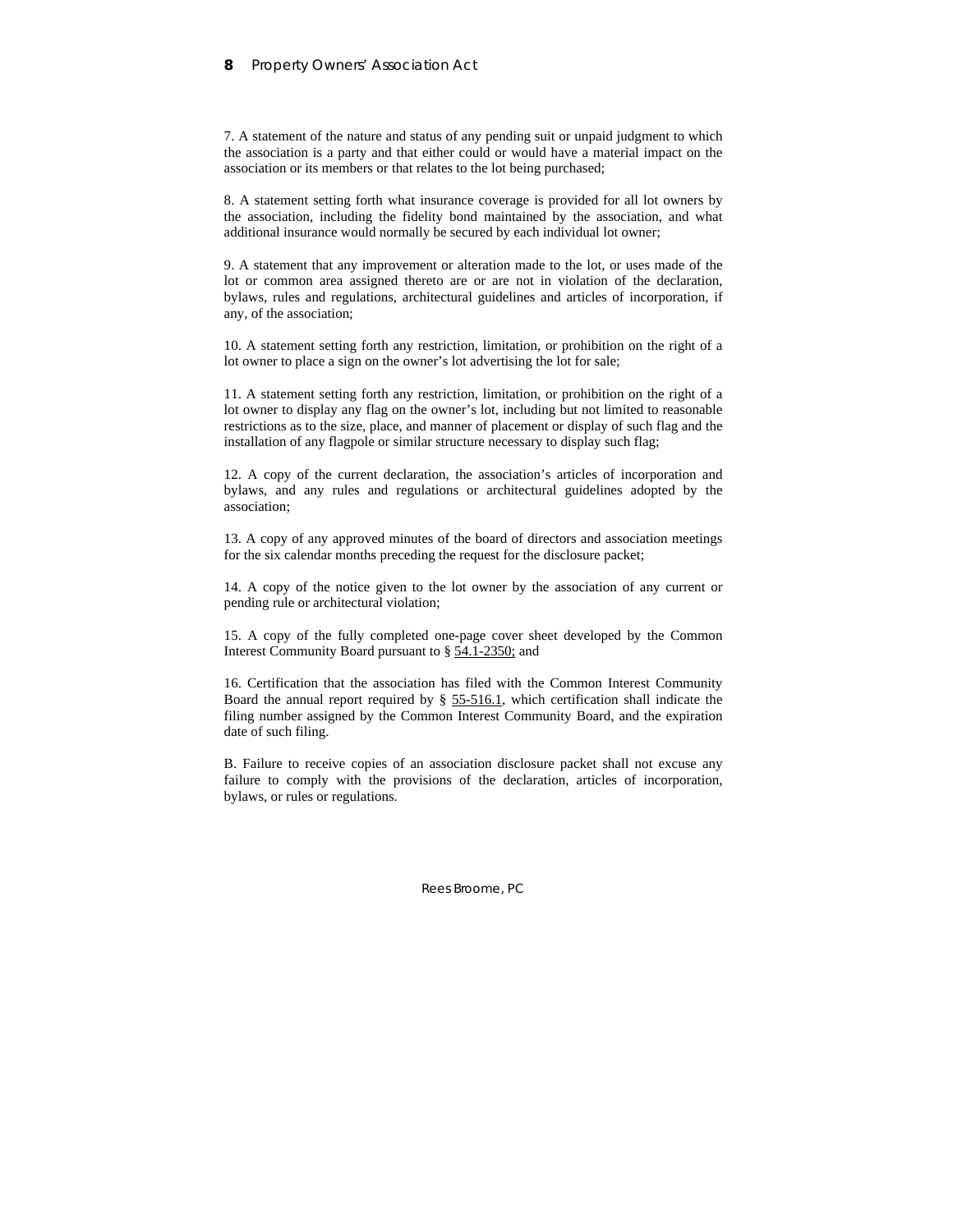C. The disclosure packet shall be delivered in accordance with the written request and instructions of the seller or his authorized agent, including whether the disclosure packet shall be delivered electronically or in hard copy and shall specify the complete contact information for the parties to whom the disclosure packet shall be delivered. The disclosure packet required by this section, shall not, in and of itself, be deemed a security within the meaning of § 13.1-501.

D. The seller or his authorized agent may request that the disclosure packet be provided in hard copy or in electronic form. An association or common interest community manager may provide the disclosure packet electronically; however, the seller or his authorized agent shall have the right to request that the association disclosure packet be provided in hard copy. The seller or his authorized agent shall continue to have the right to request a hard copy of the disclosure packet in person at the principal place of business of the association. If the seller or his authorized agent requests that the disclosure packet be provided in electronic format, neither the association nor its common interest community manager may require the seller or his authorized agent to pay any fees to use the provider's electronic network or system. If the seller or his authorized agent asks that the disclosure packet be provided in electronic format, the seller or his authorized agent may designate no more than two additional recipients to receive the disclosure packet in electronic format at no additional charge.

## **§ 55-509.6. Fees for disclosure packet; associations managed by a common interest community manager.**

A. A professionally managed association or its common interest community manager may charge certain fees as authorized by this section for the inspection of the property, the preparation and issuance of the disclosure packet required  $\S$  55-509.5, and for such other services as set out in this section. The seller or his authorized agent shall specify whether the disclosure packet shall be delivered electronically or in hard copy, and shall specify the complete contact information for the parties to whom the disclosure packet shall be delivered. If the seller or his authorized agent specifies that delivery shall be made to the purchaser or his authorized agent or settlement agent, the preparer shall provide the disclosure packet directly to the designated persons, at the same time it is delivered to the seller or his authorized agent.

B. A reasonable fee may be charged by the preparer as follows for:

1. The inspection of the exterior of the dwelling unit and the lot, as authorized in the declaration and as required to prepare the association disclosure packet, a fee not to exceed \$100;

2. The preparation and delivery of the disclosure packet in (i) paper format, a fee not to exceed \$150 for no more than two hard copies or (ii) electronic format, a fee not to exceed \$125 for no more than two electronic copies. Only one fee shall be charged for the preparation and delivery of the disclosure packet;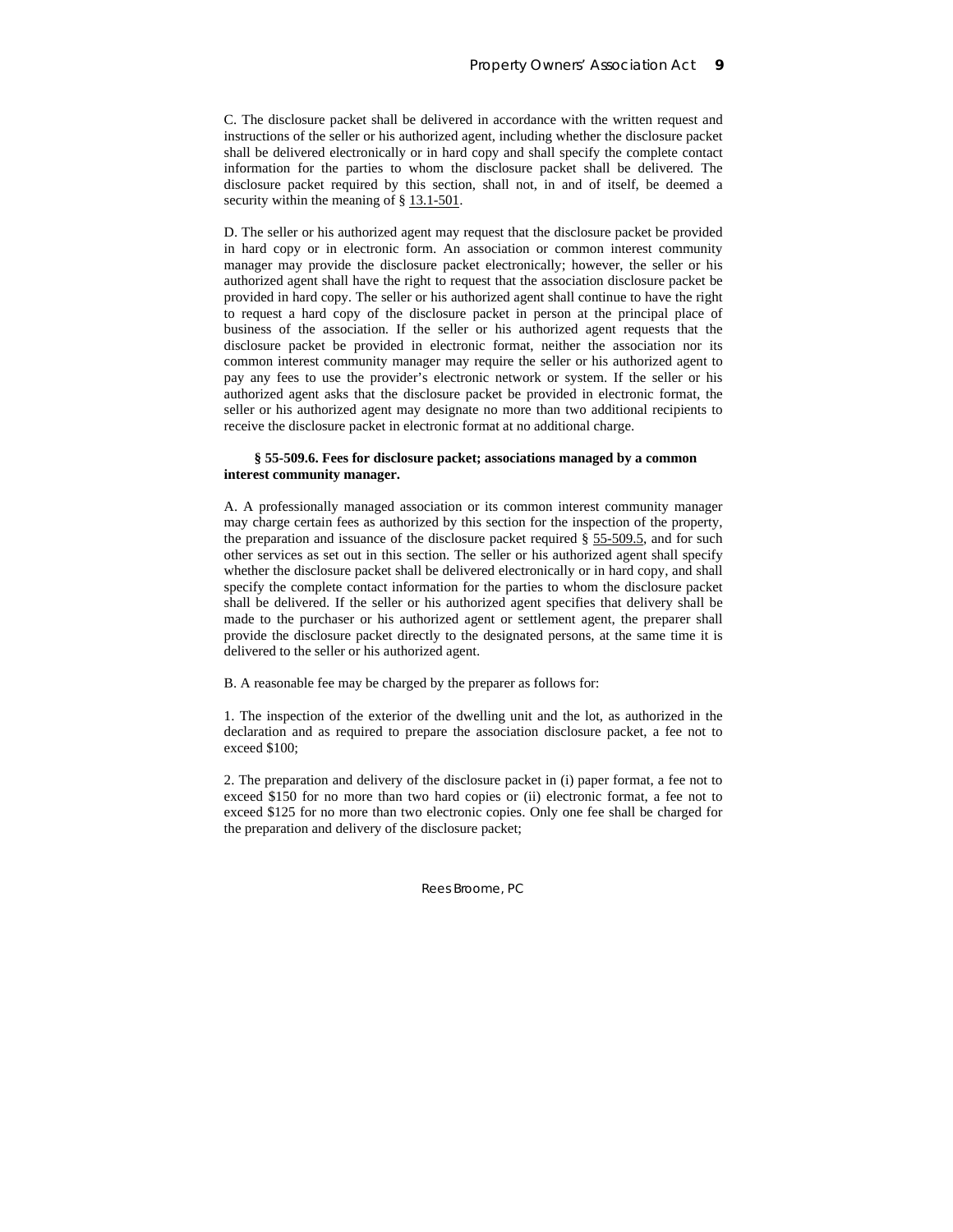3. At the option of the seller or his authorized agent, with the consent of the association or the common interest community manager, expediting the inspection, preparation and delivery of the disclosure packet, an additional expedite fee not to exceed \$50;

4. At the option of the seller or his authorized agent, an additional hard copy of the disclosure packet, a fee not to exceed \$25 per hard copy for each hard copy requested other than a hard copy for the seller, purchaser or settlement agent;

5. At the option of the seller or his authorized agent, a fee not to exceed an amount equal to the actual cost paid to a third-party commercial delivery service for hand delivery or overnight delivery of the association disclosure packet; and

6. A post-closing fee to the purchaser of the property, collected at settlement, for the purpose of establishing the purchaser as the owner of the property in the records of the association, a fee not to exceed \$50.

Except as otherwise provided in subsection E, neither the association nor its common interest community manager shall require cash, check, certified funds or credit card payments at the time the request for the disclosure packet is made. The disclosure packet shall state that all fees and costs for the disclosure packet shall be the personal obligation of the lot owner and shall be an assessment against the lot and collectible as any other assessment in accordance with the provisions of the declaration and § 55-516, if not paid at settlement or within 45 days of the delivery of the disclosure packet, whichever occurs first.

For purposes of this section, an expedite fee shall only be charged if the inspection and preparation of delivery of the disclosure packet are completed within five business days of the request for a disclosure packet.

C. No fees other than those specified in this section, and as limited by this section, shall be charged by the association or its common interest community manager for compliance with the duties and responsibilities of the association under this chapter. The association or its common interest community manager shall publish and make available in paper or electronic format, or both, a schedule of the applicable fees so the seller or his authorized agent will know such fees at the time of requesting the packet.

D. Any fees charged pursuant to this section shall be collected at the time of settlement on the sale of the lot and shall be due and payable out of the settlement proceeds in accordance with this section. The seller shall be responsible for all costs associated with the preparation and delivery of the association disclosure packet, except for the costs of any disclosure packet update or financial update, which costs shall be the responsibility of the requestor, payable at settlement. Neither the association nor its common interest community manager shall require cash, check, certified funds, or credit card payments at the time of the request is made for the association disclosure packet.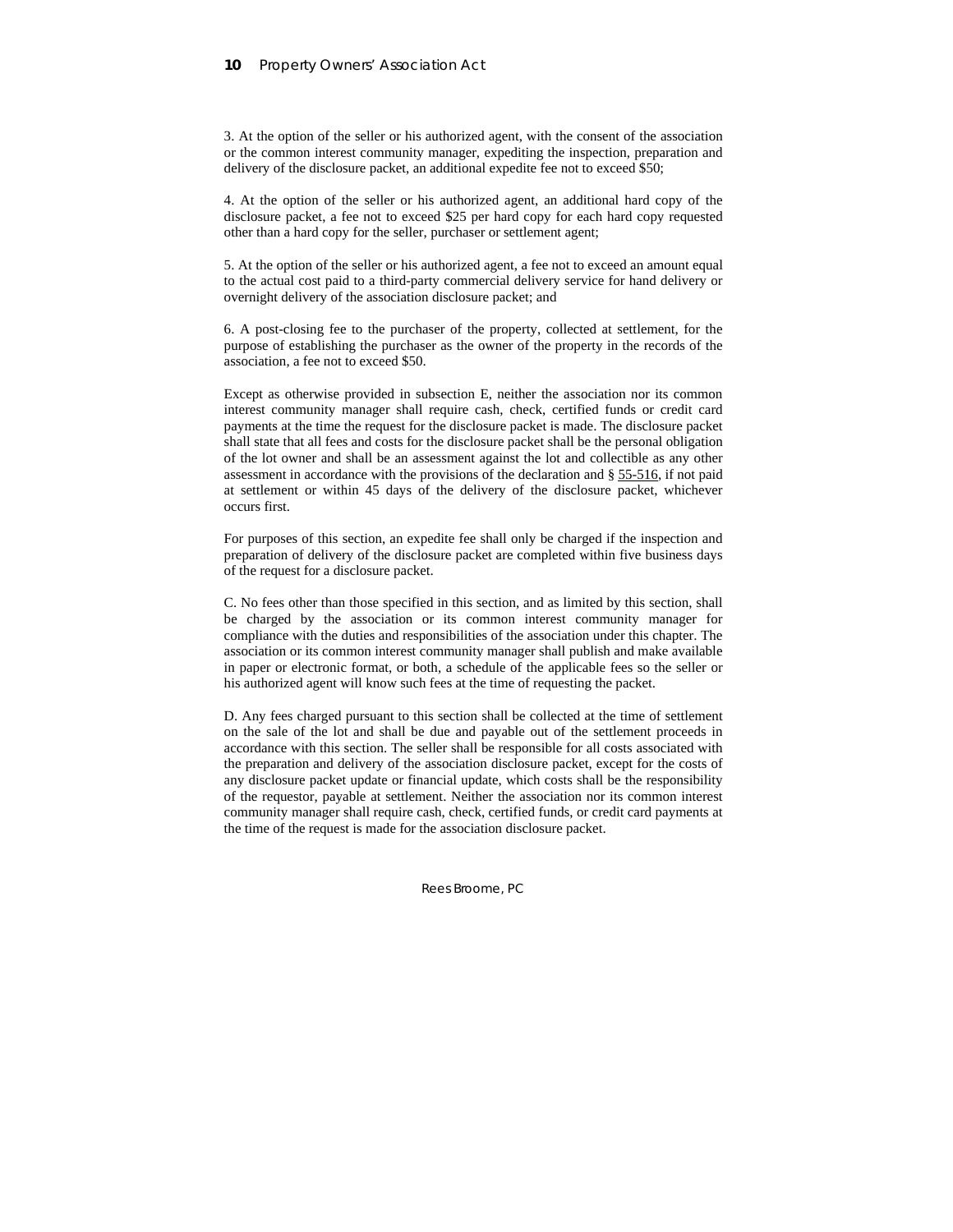E. If settlement does not occur within 45 days of the delivery of the disclosure packet, or funds are not collected at settlement and disbursed to the association or the common interest community manager, all fees, including those costs that would have otherwise been the responsibility of the purchaser or settlement agent, shall be (i) assessed within one year after delivery of the disclosure packet against the lot owner, (ii) the personal obligation of the lot owner, and (iii) an assessment against the lot and collectible as any other assessment in accordance with the provisions of the declaration and § 55-516. The seller may pay the association by cash, check, certified funds, or credit card, if credit card payment is an option offered by the association. The association shall pay the common interest community manager the amount due from the lot owner within 30 days after invoice.

F. The maximum allowable fees charged in accordance with this section shall adjust every five years, as of January 1 of that year, in an amount equal to the annual increases for that five-year period in the United States Average Consumer Price Index for all items, all urban consumers (CPI-U), as published by the Bureau of Labor Statistics of the U.S. Department of Labor.

G. If an association disclosure packet has been issued for a lot within the preceding 12 month period, a person specified in the written instructions of the seller or his authorized agent, including the seller or his authorized agent, or the purchaser or his authorized agent may request a disclosure packet update. The requestor shall specify whether the disclosure packet update shall be delivered electronically or in hard copy, and shall specify the complete contact information of the parties to whom the update shall be delivered. The disclosure packet update shall be delivered within 10 days of the written request.

H. The settlement agent may request a financial update. The requestor shall specify whether the financial update shall be delivered electronically or in hard copy, and shall specify the complete contact information of the parties to whom the update shall be delivered. The financial update shall be delivered within three business days of the written request.

I. A reasonable fee for the disclosure packet update or financial update may be charged by the preparer not to exceed \$50. At the option of the purchaser or his authorized agent, the requestor may request that the association or the common interest community manager perform an additional inspection of the exterior of the dwelling unit and the lot, as authorized in the declaration, for a fee not to exceed \$100. Any fees charged for the specified update shall be collected at the time settlement occurs on the sale of the property. Neither the association nor its common interest community manager, if any, shall require cash, check, certified funds, or credit card payments at the time the request is made for the disclosure packet update. The requestor may request that the specified update be provided in hard copy or in electronic form.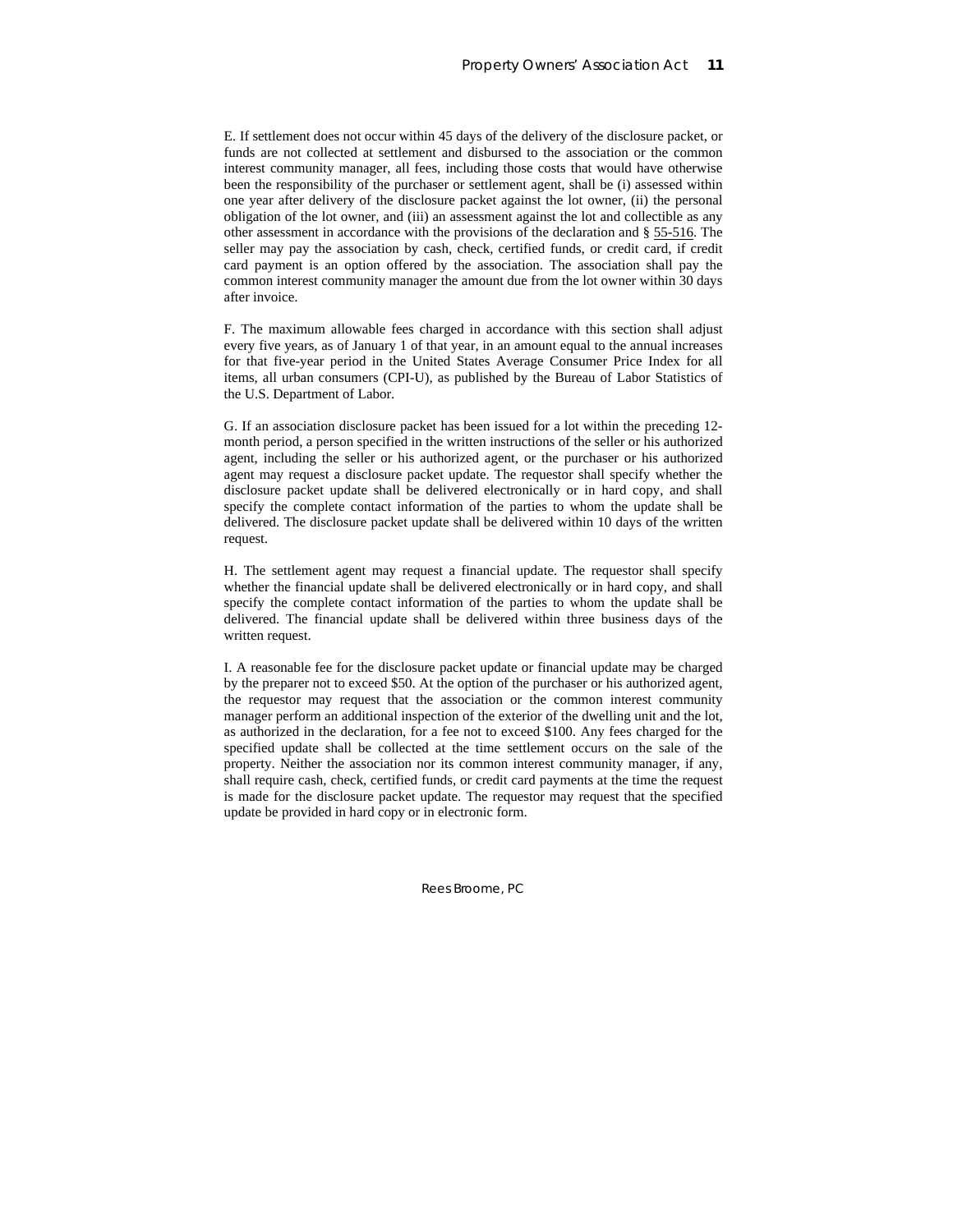J. No association or common interest community manager may require the requestor to request the specified update electronically. The seller or his authorized agent shall continue to have the right to request a hard copy of the specified update in person at the principal place of business of the association. If the requestor asks that the specified update be provided in electronic format, neither the association nor its common interest community manager may require the requester to pay any fees to use the provider's electronic network or system. A copy of the specified update shall be provided to the seller or his authorized agent.

K. When an association disclosure packet has been delivered as required by § 55-509.5, the association shall, as to the purchaser, be bound by the statements set forth therein as to the status of the assessment account and the status of the lot with respect to any violation of the declaration, bylaws, rules and regulations, architectural guidelines and articles of incorporation, if any, of the association as of the date of the statement unless the purchaser had actual knowledge that the contents of the disclosure packet were in error.

L. If the association or its common interest community manager has been requested in writing to furnish the association disclosure packet required by § 55-509.5, failure to provide the association disclosure packet substantially in the form provided in this section shall be deemed a waiver of any claim for delinquent assessments or of any violation of the declaration, bylaws, rules and regulations, or architectural guidelines existing as of the date of the request with respect to the subject lot. The preparer of the association disclosure packet shall be liable to the seller in an amount equal to the actual damages sustained by the seller in an amount not to exceed \$1,000. The purchaser shall nevertheless be obligated to abide by the declaration, bylaws, rules and regulations, and architectural guidelines of the association as to all matters arising after the date of the settlement of the sale.

## **§ 55-509.7. Fees for disclosure packets; associations not managed by a common interest community manager.**

A. An association that is not professionally managed may charge a fee for the preparation and issuance of the association disclosure packet required by § 55-509.5. Any fee shall reflect the actual cost of the preparation of the association disclosure packet, but shall not exceed \$0.10 per page of copying costs or a total of \$100 for all costs incurred in preparing the association disclosure packet. The seller or his authorized agent shall specify whether the association disclosure packet shall be delivered electronically or in hard copy and shall specify the complete contact information of the parties to whom the disclosure packet shall be delivered. If the seller or his authorized agent specifies that delivery shall be made to the purchaser or his authorized agent, the preparer shall provide the disclosure packet directly to the designated persons, at the same time it is delivered to the seller or his authorized agent. The association shall advise the requestor if electronic delivery of the disclosure packet or the disclosure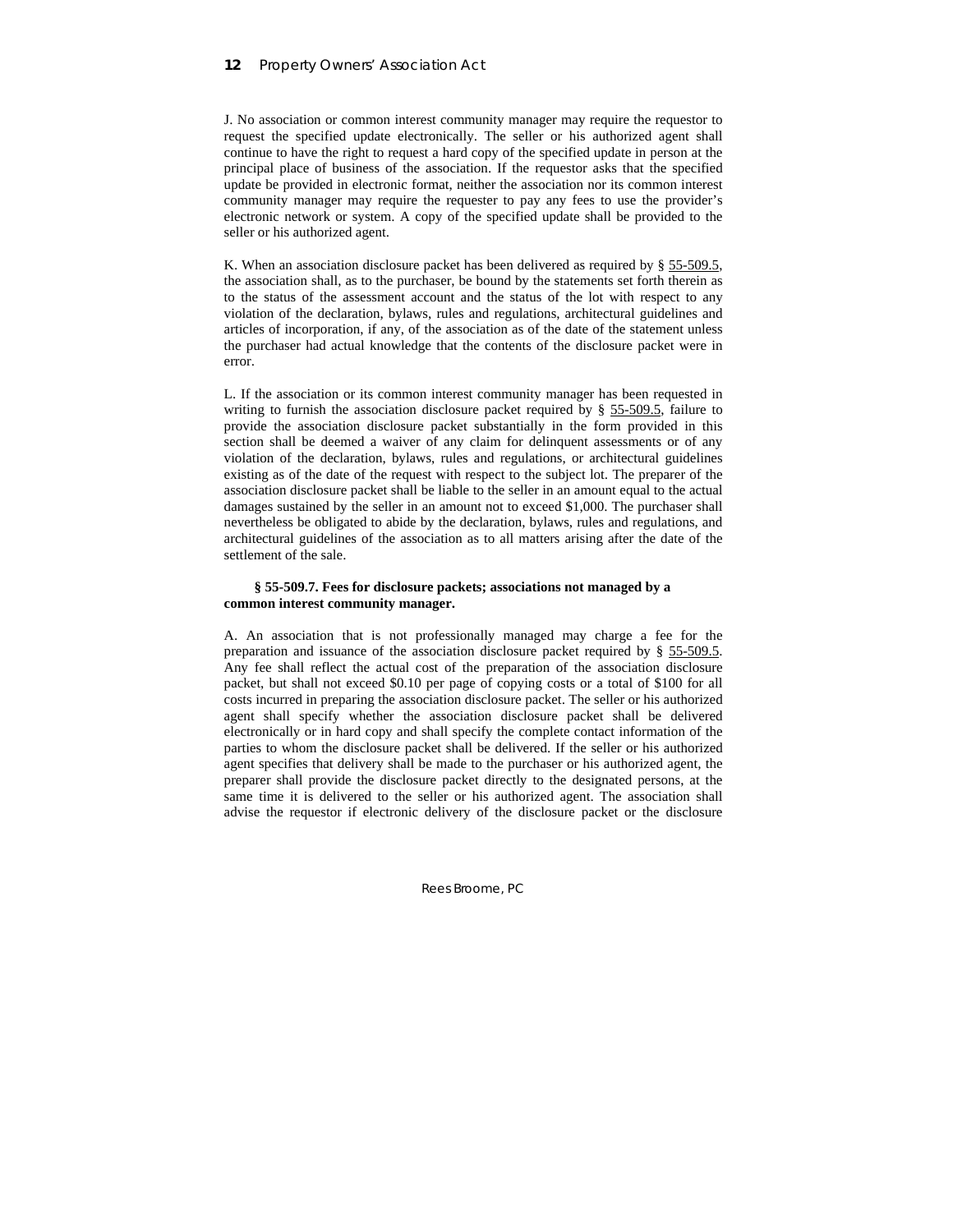packet update or financial update is not available, if electronic delivery has been requested by the seller or his authorized agent.

B. No fees other than those specified in this section shall be charged by the association for compliance with its duties and responsibilities under this section. Any fees charged pursuant to this section shall be collected at the time of delivery of the disclosure packet. If unpaid, any such fees shall be an assessment against the lot and collectible as any other assessment in accordance with the provisions of the declaration and § 55-516. The seller may pay the association by cash, check, certified funds, or credit card, if credit card payment is an option offered by the association.

C. If an association disclosure packet has been issued for a lot within the preceding 12 month period, a person specified in the written instructions of the seller or his authorized agent, including the seller or his authorized agent, or the purchaser or his authorized agent may request a disclosure packet update. The requestor shall specify whether the disclosure packet update shall be delivered electronically or in hard copy and shall specify the complete contact information of the parties to whom the specified update shall be delivered. The disclosure packet update shall be delivered within 10 days of the written request therefor.

D. The settlement agent may request a financial update. The requestor shall specify whether the financial update shall be delivered electronically or in hard copy, and shall specify the complete contact information of the parties to whom the update shall be delivered. The financial update shall be delivered within three business days of the written request therefor.

E. A reasonable fee for the disclosure packet update or a financial update may be charged by the preparer not to exceed \$50. At the option of the purchaser or his authorized agent, the requestor may request that the association perform an additional inspection of the exterior of the dwelling unit and the lot, as authorized in the declaration, for a fee not to exceed \$50. Any fees charged for the specified update shall be collected at the time of delivery of the update. The association shall not require cash, check, certified funds, or credit card payments at the time the request is made for the disclosure packet update. The requestor may request that the specified update be provided in hard copy or in electronic form.

F. No association may require the requestor to request the specified update electronically. The seller or his authorized agent shall continue to have the right to request a hard copy of the specified update in person at the principal place of business of the association. If the requestor asks that the specified update be provided in electronic format, the association shall not require the requester to pay any fees to use the provider's electronic network or system. If the requestor asks that the specified update be provided in electronic format, the requestor may designate no more than two additional recipients to receive the specified update in electronic format at no additional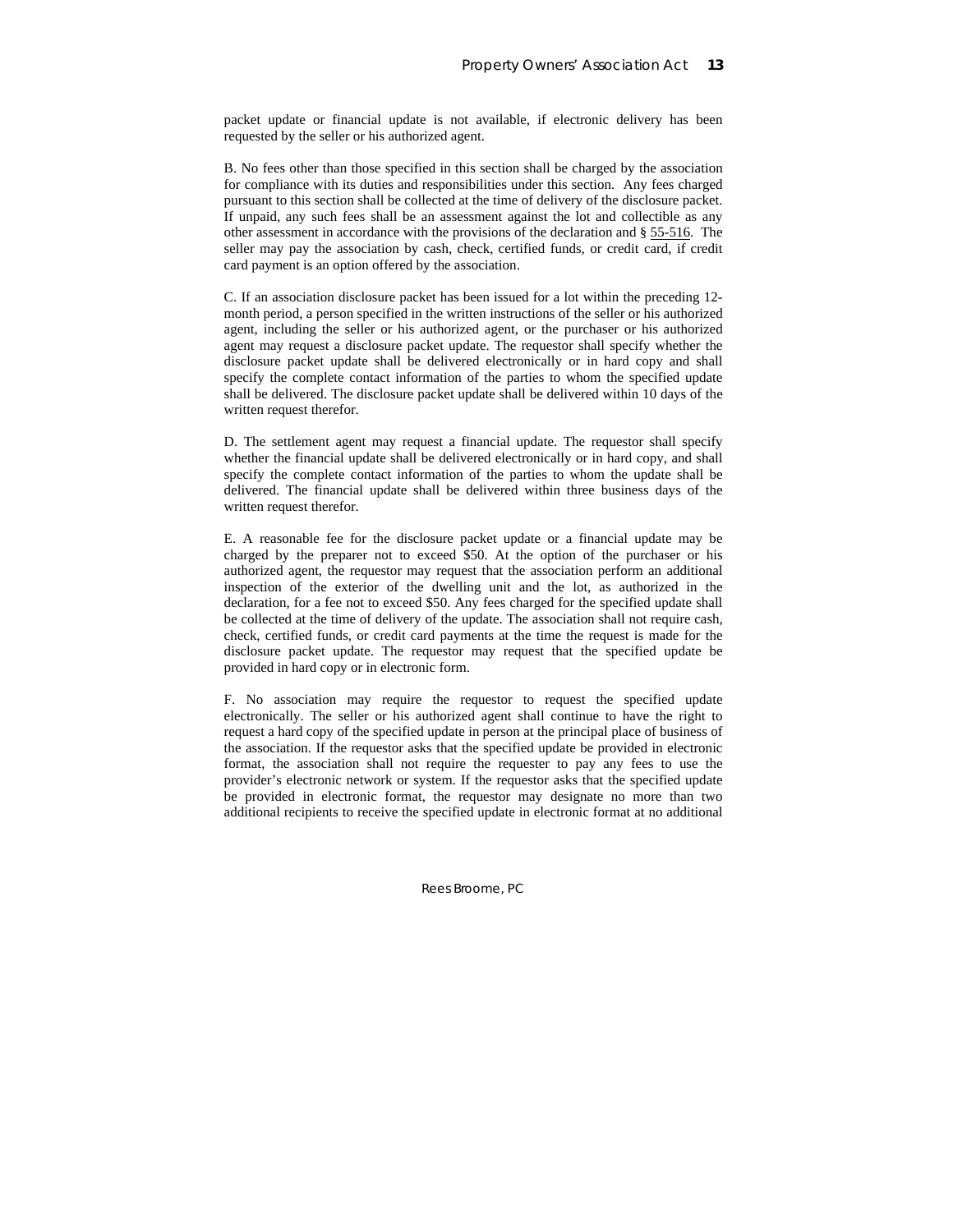charge. A copy of the specified update shall be provided to the seller or his authorized agent.

G. When a disclosure packet has been delivered as required by § 55-509.5, the association shall, as to the purchaser, be bound by the statements set forth therein as to the status of the assessment account and the status of the lot with respect to any violation of the declaration, bylaws, rules and regulations, architectural guidelines and articles of incorporation, if any, of the association as of the date of the statement unless the purchaser had actual knowledge that the contents of the disclosure packet were in error.

H. If the association has been requested to furnish the association disclosure packet required by this section, failure to provide the association disclosure packet substantially in the form provided in this section shall be deemed a waiver of any claim for delinquent assessments or of any violation of the declaration, bylaws, rules and regulations, or architectural guidelines existing as of the date of the request with respect to the subject lot. The association shall be liable to the seller in an amount equal to the actual damages sustained by the seller in an amount not to exceed \$500. The purchaser shall nevertheless be obligated to abide by the declaration, bylaws, rules and regulations, and architectural guidelines of the association as to all matters arising after the date of the settlement of the sale.

### **§ 55-509.8. Properties subject to more than one declaration.**

If the lot is subject to more than one declaration, the association or its common interest community manager may charge the fees authorized by § 55-509.6 or 55-509.7 for each of the applicable associations, provided however, that no association shall charge inspection fees unless the association has architectural control over the lot.

## **§ 55-509.9. Requests by settlement agents.**

A. The settlement agent may request a financial update from the preparer of the disclosure packet. The preparer of the disclosure packet shall, upon request from the settlement agent, provide the settlement agent with written escrow instructions directing the amount of any funds to be paid from the settlement proceeds to the association or the common interest community manager. There shall be no fees charged for a response by the association or its common interest community manager to a request from the settlement agent for written escrow instructions, however a fee may be charged for a financial update pursuant to this chapter.

B. The settlement agent, when transmitting funds to the association or the common interest community manager, shall, unless otherwise directed in writing, provide the preparer of the disclosure packet with (i) the complete record name of the seller, (ii) the address of the subject lot, (iii) the complete name of the purchaser, (iv) the date of settlement, and (v) a brief explanation of the application of any funds transmitted or by providing a copy of a settlement statement, unless otherwise prohibited.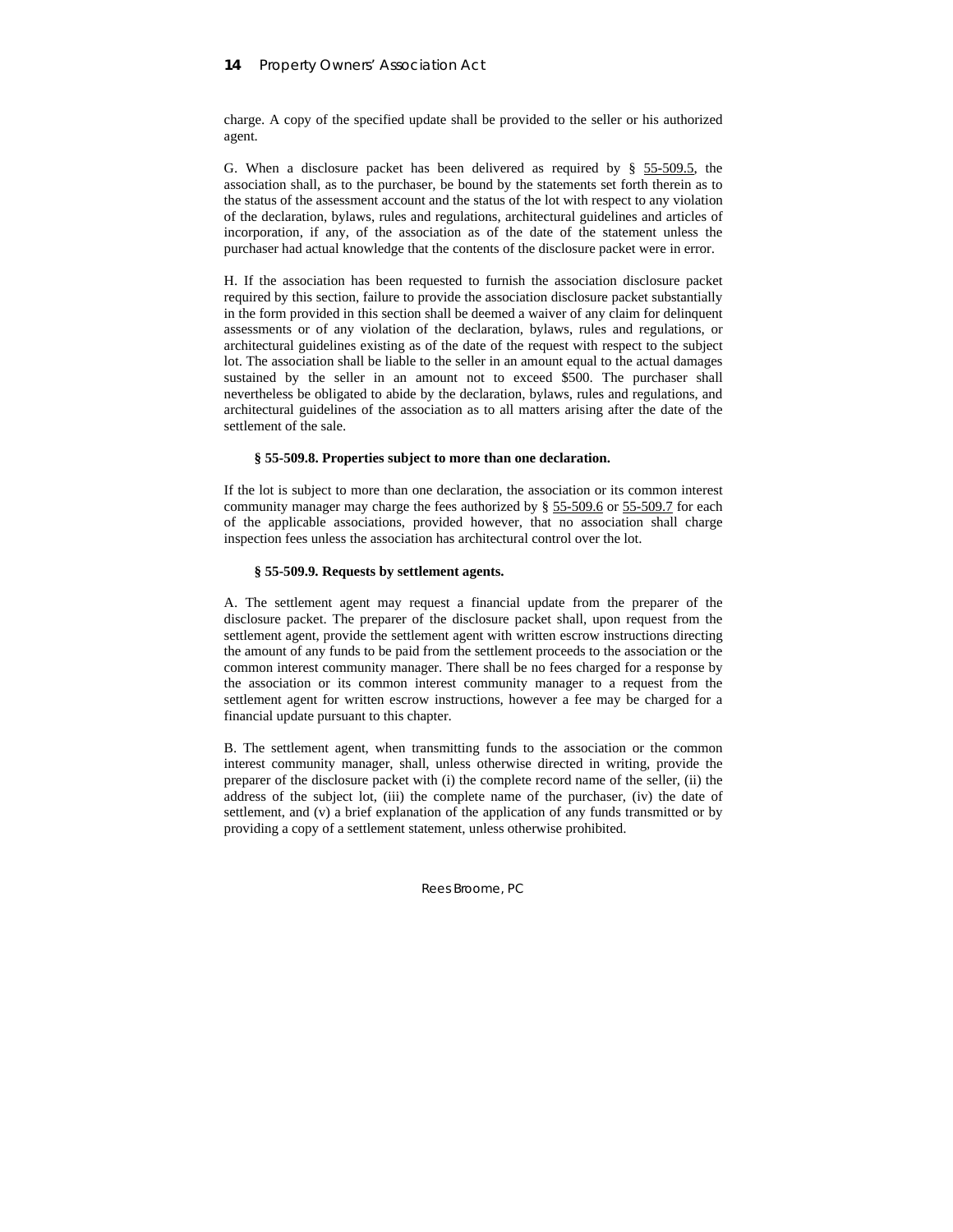## **§ 55-509.10. Exceptions to disclosure requirements.**

A. The contract disclosures required by § 55-509.4 and the association disclosure packet required by § 55-509.5 shall not be provided in the case of:

1. A disposition of a lot by gift;

2. A disposition of a lot pursuant to court order if the court so directs;

3. A disposition of a lot by foreclosure or deed in lieu of foreclosure;

4. A disposition of a lot by a sale at an auction, where the association disclosure packet was made available as part of an auction package for prospective purchasers prior to the auction sale; or

5. A disposition of a lot to a person or entity who is not acquiring the lot for his own residence or for the construction thereon of a dwelling unit to be occupied as his own residence, unless requested by such person or entity. If such disclosures are not requested, a statement in the contract of sale that the purchaser is not acquiring the lot for such purpose shall be conclusive and may be relied upon by the seller of the lot. The person or entity acquiring the lot shall nevertheless be obligated to abide by the declaration, bylaws, rules and regulations, and architectural guidelines of the association as to all matters.

B. In any transaction in which an association disclosure packet is required and a trustee acts as the seller in the sale or resale of a lot, the trustee shall obtain the association disclosure packet from the association and provide the packet to the purchaser.

C. In the case of an initial disposition of a lot by the declarant, the association disclosure packet required by § 55-509.5 need not include the information referenced in subdivisions A 2, A 3, A 5 nor A 9 of  $\S$  55-509.5, and it shall include the information referenced in subdivisions A 16 of § 55-509.5 only if the association has filed an annual report prior to the date of such disclosure packet.

#### **Article 3 Operation and Management of Association**

#### **§ 55-510. Access to association records; association meetings; notices**

A. The association shall keep detailed records of receipts and expenditures affecting the operation and administration of the association. All financial books and records shall be kept in accordance with generally accepted accounting practices.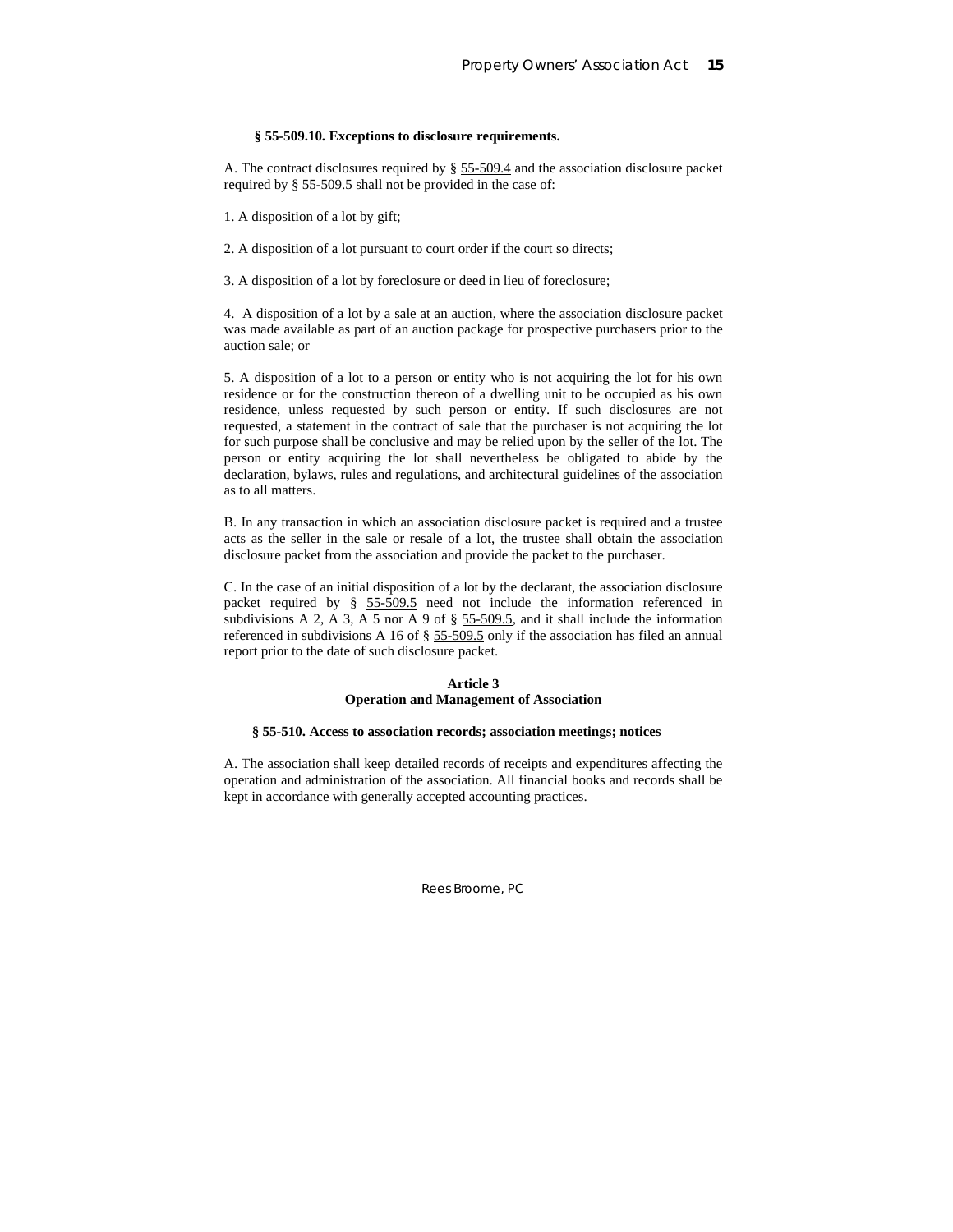### **16** Property Owners' Association Act

B. Subject to the provisions of subsection C and so long as the request is for a proper purpose related to his membership in the association, all books and records kept by or on behalf of the association shall be available for examination and copying by a member in good standing or his authorized agent including but not limited to:

1. The association's membership list and addresses, which shall not be used for purposes of pecuniary gain or commercial solicitation; and

2. The actual salary of the six highest compensated employees of the association earning over \$75,000 and aggregate salary information of all other employees of the association; however, individual salary information shall not be available for examination and copying during the declarant control period.

This right of examination shall exist without reference to the duration of membership and may be exercised (i) only during reasonable business hours or at a mutually convenient time and location and (ii) upon five days' written notice reasonably identifying the purpose for the request and the specific books and records of the association requested.

C. Books and records kept by or on behalf of an association may be withheld from inspection and copying to the extent that they concern:

1. Personnel matters relating to specific, identified persons or a person's medical records;

2. Contracts, leases, and other commercial transactions to purchase or provide goods or services, currently in or under negotiation;

3. Pending or probable litigation. Probable litigation means those instances where there has been a specific threat of litigation from a party or the legal counsel of a party;

4. Matters involving state or local administrative or other formal proceedings before a government tribunal for enforcement of the association documents or rules and regulations promulgated pursuant to § 55-513;

5. Communications with legal counsel that relate to subdivisions 1 through 4 or that are protected by the attorney-client privilege or the attorney work product doctrine;

6. Disclosure of information in violation of law;

7. Meeting minutes or other confidential records of an executive session of the board of directors held in accordance with subsection C of § 55-510.1;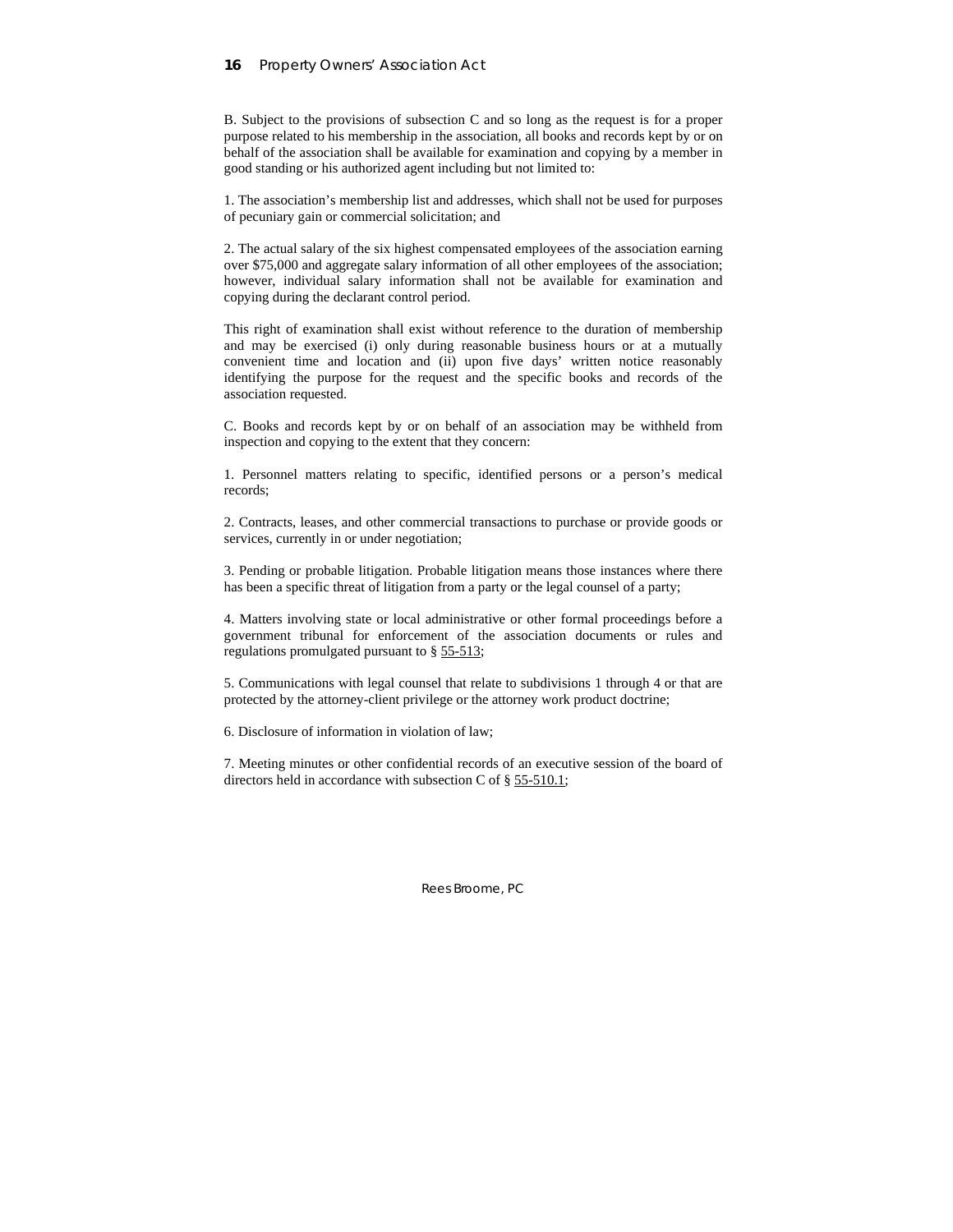8. Documentation, correspondence or management or board reports compiled for or on behalf of the association or the board by its agents or committees for consideration by the board in executive session; or

9. Individual unit owner or member files, other than those of the requesting lot owner, including any individual lot owner's or member's files kept by or on behalf of the association.

D. Prior to providing copies of any books and records to a member in good standing under this section, the association may impose and collect a charge, reflecting the reasonable costs of materials and labor, not to exceed the actual costs thereof. Charges may be imposed only in accordance with a cost schedule adopted by the board of directors in accordance with this subsection. The cost schedule shall (i) specify the charges for materials and labor, (ii) apply equally to all members in good standing, and (iii) be provided to such requesting member at the time the request is made.

E. Notwithstanding the provisions of subsections B and C, all books and records of the association, including individual salary information for all employees and payments to independent contractors, shall be available for examination and copying upon request by a member of the board of directors in the discharge of his duties as a director.

F. Meetings of the association shall be held in accordance with the provisions of the bylaws at least once each year after the formation of the association. The bylaws shall specify an officer or his agent who shall, at least 14 days in advance of any annual or regularly scheduled meeting, and at least seven days in advance of any other meeting, send to each member notice of the time, place, and purposes of such meeting. Notice shall be sent by United States mail to all members at the address of their respective lots and to such other addresses as any of them may have designated to such officer or his agent; or notice may be hand delivered by the officer or his agent, provided the officer or his agent certifies in writing that notice was delivered to the member. Except as provided in subdivision C 7, draft minutes of the board of directors shall be open for inspection and copying (i) within 60 days from the conclusion of the meeting to which such minutes appertain or (ii) when such minutes are distributed to board members as part of an agenda package for the next meeting of the board of directors, whichever occurs first.

## **§ 55-510.1. Meetings of the board of directors.**

A. All meetings of the board of directors, including any subcommittee or other committee thereof, shall be open to all members of record. The board of directors shall not use work sessions or other informal gatherings of the board of directors to circumvent the open meeting requirements of this section. Minutes of the meetings of the board of directors shall be recorded and shall be available as provided in subsection B of § 55-510.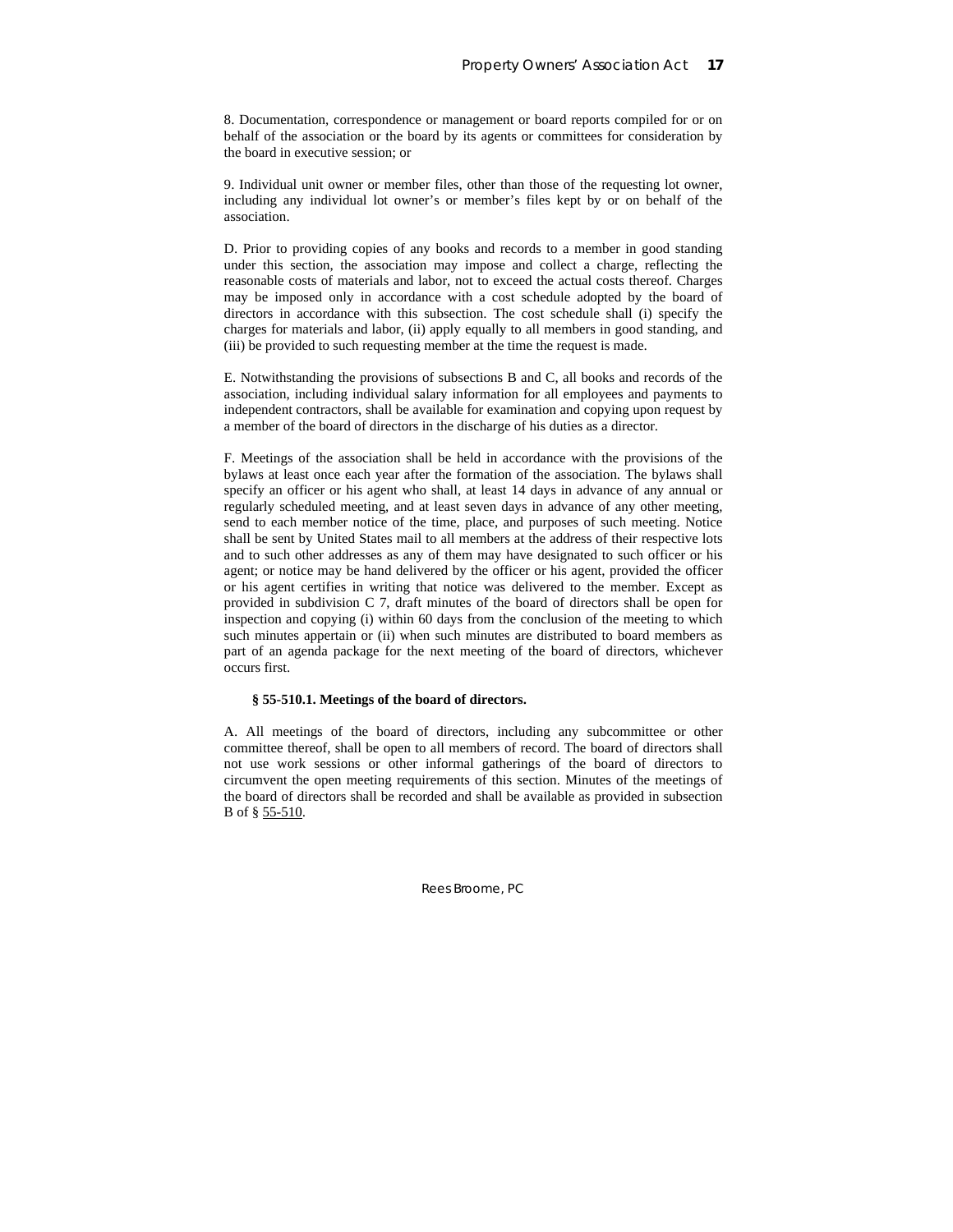B. Notice of the time, date and place of each meeting of the board of directors or of any subcommittee or other committee thereof shall be published where it is reasonably calculated to be available to a majority of the lot owners.

A lot owner may make a request to be notified on a continual basis of any such meetings which request shall be made at least once a year in writing and include the lot owners' name, address, zip code, and any e-mail address as appropriate. Notice of the time, date, and place shall be sent to any lot owner requesting notice (i) by first-class mail or e-mail in the case of meetings of the board of directors or (ii) by e-mail in the case of meetings of any subcommittee or other committee of the board of directors.

Notice, reasonable under the circumstances, of special or emergency meetings shall be given contemporaneously with the notice provided members of the association's board of directors or any subcommittee or other committee thereof conducting the meeting.

Unless otherwise exempt as relating to an executive session pursuant to subsection C, at least one copy of all agenda packets and materials furnished to members of an association's board of directors or subcommittee or other committee thereof for a meeting shall be made available for inspection by the membership of the association at the same time such documents are furnished to the members of the board of directors or any subcommittee or committee thereof.

Any member may record any portion of a meeting required to be open. The board of directors or subcommittee or other committee thereof conducting the meeting may adopt rules (i) governing the placement and use of equipment necessary for recording a meeting to prevent interference with the proceedings and (ii) requiring the member recording the meeting to provide notice that the meeting is being recorded.

If a meeting is conducted by telephone conference or video conference or similar electronic means, at least two members of the board of directors shall be physically present at the meeting place included in the notice. The audio equipment shall be sufficient for any member in attendance to hear what is said by any member of the board of directors participating in the meeting who is not physically present.

Voting by secret or written ballot in an open meeting shall be a violation of this chapter except for the election of officers.

C. The board of directors or any subcommittee or other committee thereof may convene in executive session to consider personnel matters; consult with legal counsel; discuss and consider contracts, pending or probable litigation and matters involving violations of the declaration or rules and regulations adopted pursuant thereto for which a member, his family members, tenants, guests or other invitees are responsible; or discuss and consider the personal liability of members to the association, upon the affirmative vote in an open meeting to assemble in executive session. The motion shall state specifically the purpose for the executive session. Reference to the motion and the stated purpose for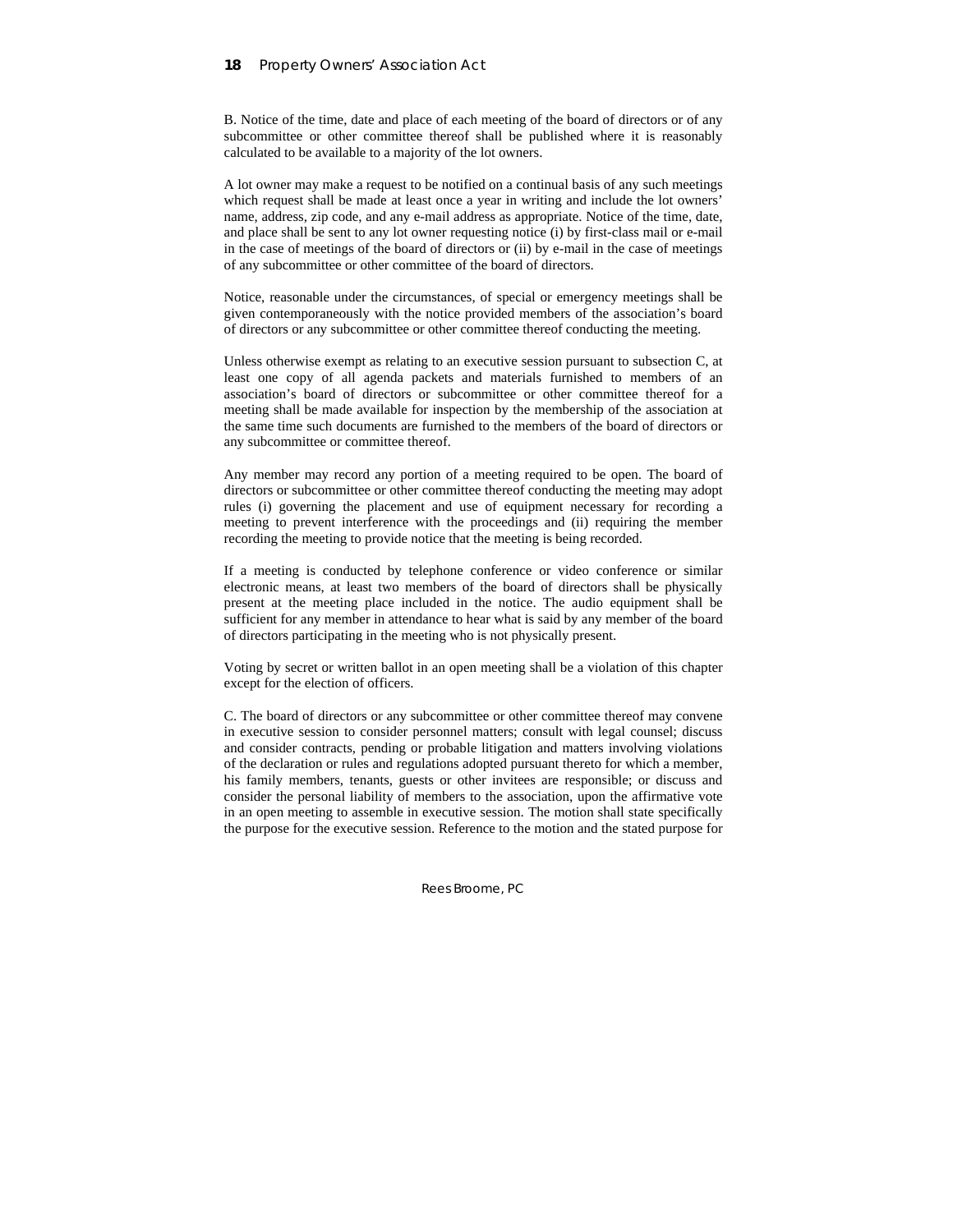the executive session shall be included in the minutes. The board of directors shall restrict the consideration of matters during such portions of meetings to only those purposes specifically exempted and stated in the motion. No contract, motion or other action adopted, passed or agreed to in executive session shall become effective unless the board of directors or subcommittee or other committee thereof, following the executive session, reconvenes in open meeting and takes a vote on such contract, motion or other action which shall have its substance reasonably identified in the open meeting. The requirements of this section shall not require the disclosure of information in violation of law.

D. Subject to reasonable rules adopted by the board of directors, the board of directors shall provide a designated period of time during a meeting to allow members an opportunity to comment on any matter relating to the association. During a meeting at which the agenda is limited to specific topics or at a special meeting, the board of directors may limit the comments of members to the topics listed on the meeting agenda.

## § **55-510.2. Distribution of information by members**.

The board of directors shall establish a reasonable, effective, and free method, appropriate to the size and nature of the association, for lot owners to communicate among themselves and with the board of directors regarding any matter concerning the association.

#### § **55-510.3. Common areas; notice of pesticide application**.

The association shall post notice of all pesticide applications in or upon the common areas. Such notice shall consist of conspicuous signs placed in or upon the common areas where the pesticide will be applied at least 48 hours prior to the application.

#### **§ 55-513. Adoption and enforcement of rules**.

A. Except as otherwise provided in this chapter, the board of directors shall have the power to establish, adopt, and enforce rules and regulations with respect to use of the common areas and with respect to such other areas of responsibility assigned to the association by the declaration, except where expressly reserved by the declaration to the members. Rules and regulations may be adopted by resolution and shall be reasonably published or distributed throughout the development. A majority of votes cast, in person or by proxy, at a meeting convened in accordance with the provisions of the association's bylaws and called for that purpose, shall repeal or amend any rule or regulation adopted by the board of directors. Rules and regulations may be enforced by any method normally available to the owner of private property in Virginia, including, but not limited to, application for injunctive relief or damages, during which the court may award to the association court costs and reasonable attorney fees.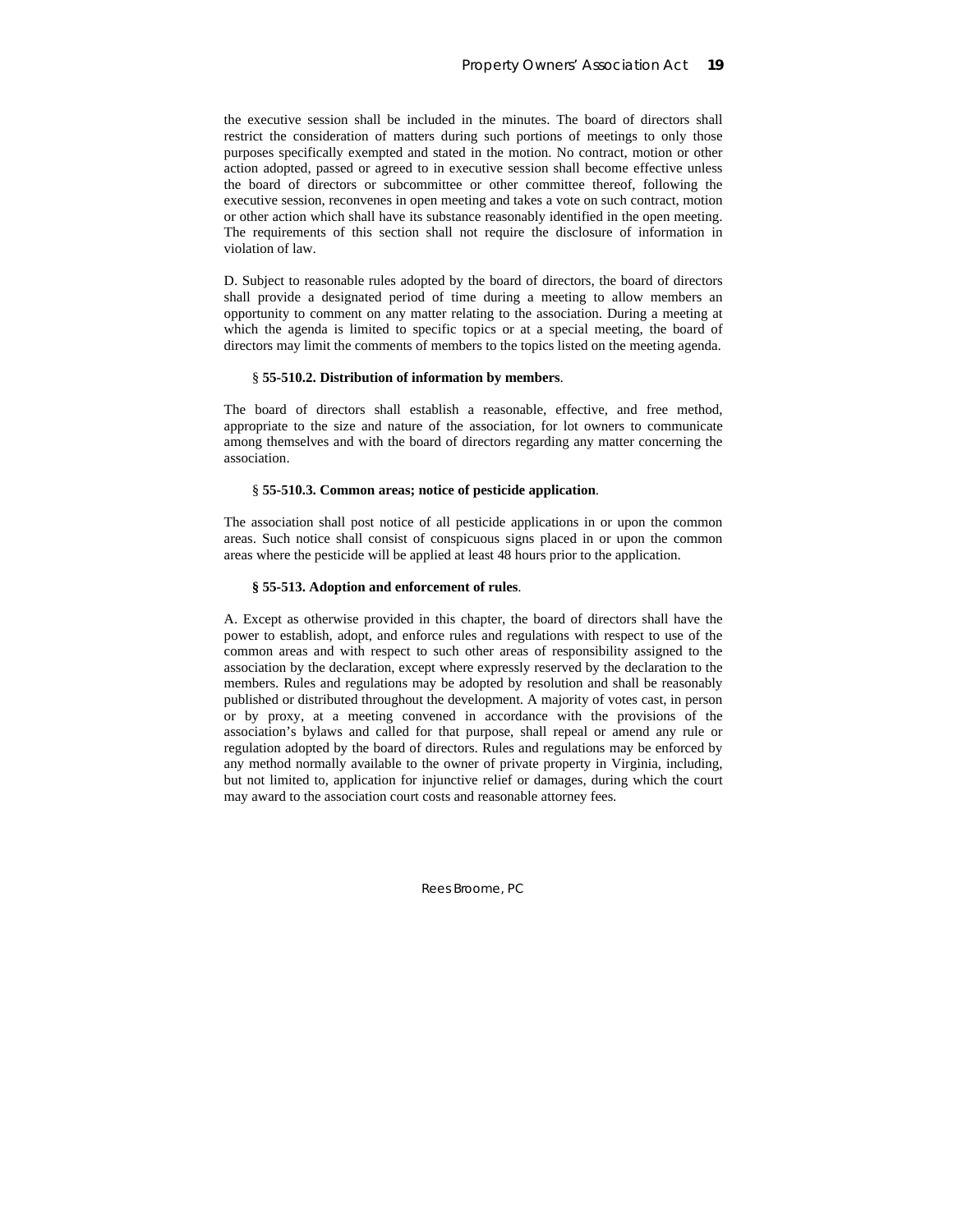B. The board of directors shall also have the power, to the extent the declaration or rules and regulations duly adopted pursuant thereto expressly so provide, to (i) suspend a member's right to use facilities or services, including utility services, provided directly through the association for nonpayment of assessments which are more than 60 days past due, to the extent that access to the lot through the common areas is not precluded and provided that such suspension shall not endanger the health, safety, or property of any owner, tenant, or occupant and (ii) assess charges against any member for any violation of the declaration or rules and regulations for which the member or his family members, tenants, guests, or other invitees are responsible.

Before any such charges or suspension may be imposed, the member shall be given an opportunity to be heard and to be represented by counsel before the board of directors or other tribunal specified in the documents. Notice of a hearing, including the charges or other sanctions that may be imposed, shall be hand delivered or mailed by registered or certified mail, return receipt requested, to the member at the address of record with the association at least 14 days prior to the hearing. Within seven days of the hearing, the hearing result shall be hand delivered or mailed by registered or certified mail, return receipt requested, to the member at the address of record with the association.

The amount of any charges so assessed shall not be limited to the expense or damage to the association caused by the violation, but shall not exceed \$50 for a single offense or \$10 per day for any offense of a continuing nature and shall be treated as an assessment against the member's lot for the purposes of § 55-516. However, the total charges for any offense of a continuing nature shall not be assessed for a period exceeding 90 days.

After the date a lawsuit is filed in the general district or circuit court by (i) the association, by and through its counsel, to collect the charges, obtain injunctive relief and correct the violation or (ii) the lot owner challenging any such charges, no additional charges shall accrue. If the court rules in favor of the association, it shall be entitled to collect such charges from the date the action was filed as well as all other charges assessed pursuant to this section against the lot owner prior to the action. In addition, if the court finds that the violation remains uncorrected, the court may order the unit owner to abate or remedy the violation.

In any suit filed in general district court pursuant to this section, the court may enter default judgment against the lot owner on the association's sworn affidavit.

### **§ 55-513.1. Display of the flag of the United States; necessary supporting structures; affirmative defense**.

A. In accordance with the federal Freedom to Display the American Flag Act of 2005, no association shall prohibit any lot owner from displaying upon property to which the lot owner has a separate ownership interest or a right to exclusive possession or use the flag of the United States whenever such display is in compliance with Chapter 1 of Title 4 of the United States Code, or any rule or custom pertaining to the proper display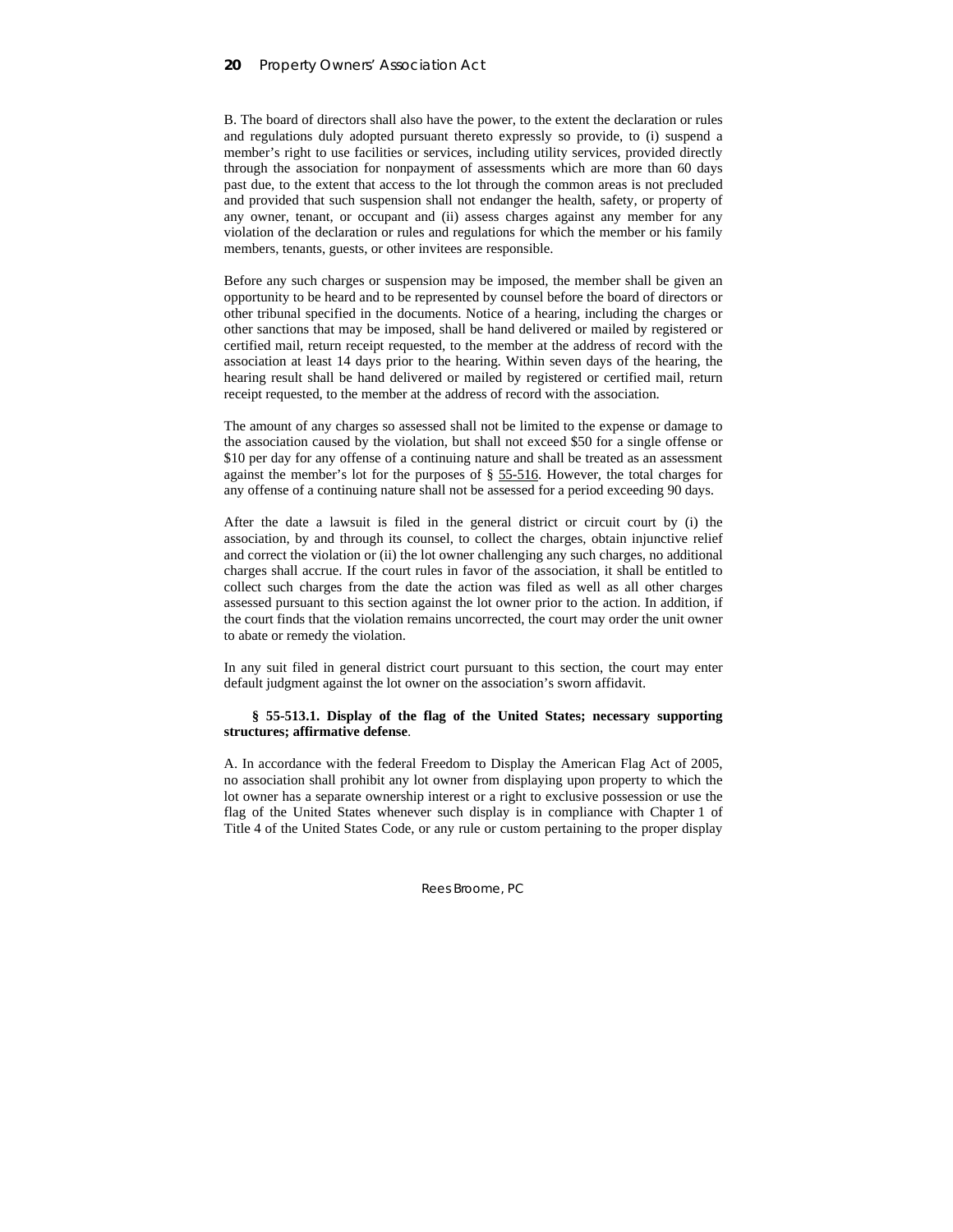of the flag. The association may, however, establish reasonable restrictions as to the size, place, duration, and manner of placement or display of the flag on such property provided such restrictions are necessary to protect a substantial interest of the association.

B. The association may restrict the display of such flag in the common areas.

C. In any action brought by the association under  $\S 55-513$  for violation of a flag restriction, the association shall bear the burden of proof that the restrictions as to the size, place, duration, and manner of placement or display of such flag are necessary to protect a substantial interest of the association.

D. In any action brought by the association under § 55-513, the lot owner shall be entitled to assert as an affirmative defense that the required disclosure of any limitations pertaining to the display of flags or any flagpole or similar structure necessary to display such flags was not contained in the disclosure packet required pursuant to § 55-509.5.

#### **§ 55-514. Authority to levy special assessments.**

A. In addition to all other assessments which are authorized in the declaration, the board of directors shall have the power to levy a special assessment against its members if the purpose in so doing is found by the board to be in the best interests of the association and the proceeds of the assessment are used primarily for the maintenance and upkeep of the common area and such other areas of association responsibility expressly provided for in the declaration, including capital expenditures. A majority of votes cast, in person or by proxy, at a meeting of the membership convened in accordance with the provisions of the association's bylaws within 60 days of promulgation of the notice of the assessment shall rescind or reduce the special assessment. No director or officer of the association shall be liable for failure to perform his fiduciary duty if a special assessment for the funds necessary for the director or officer to perform his fiduciary duty is rescinded by the owners pursuant to this section, and the association shall indemnify such director or officer against any damage resulting from any claimed breach of fiduciary duty arising therefrom.

B. The failure of a member to pay the special assessment allowed by subsection A shall entitle the association to the lien provided by § 55-516 as well as any other rights afforded a creditor under law.

C. The failure of a member to pay the special assessment allowed by subsection A will provide the association with the right to deny the member access to any or all of the common areas. Notwithstanding the immediately preceding sentence, direct access to the member's lot over any road within the development which is a common area shall not be denied the member.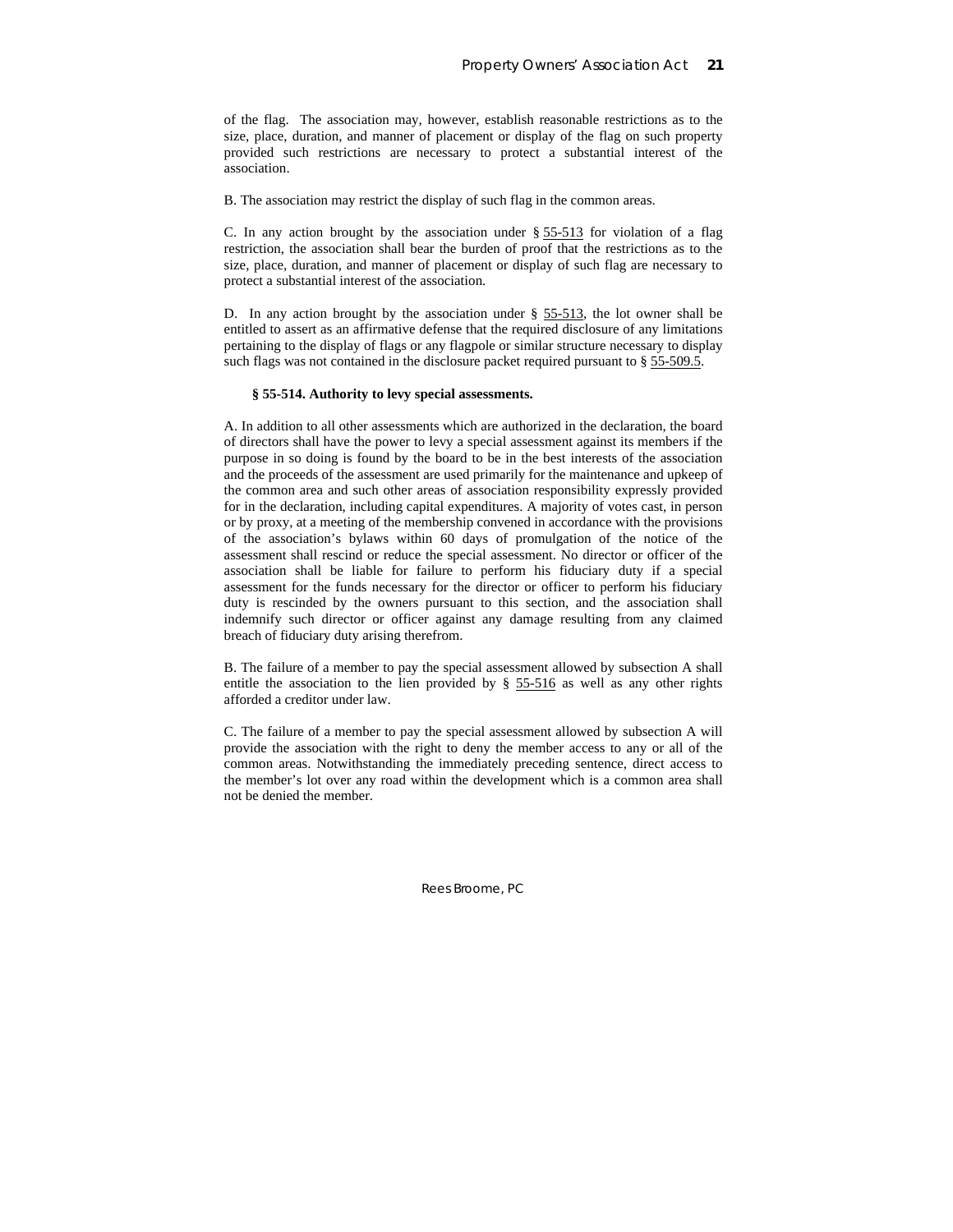#### **§ 55-514.1. Reserves for capital components**.

A. Except to the extent otherwise provided in the declaration and unless the declaration imposes more stringent requirements, the board of directors shall:

1. Conduct at least once every five years a study to determine the necessity and amount of reserves required to repair, replace and restore the capital components;

2. Review the results of that study at least annually to determine if reserves are sufficient; and

3. Make any adjustments the board of directors deems necessary to maintain reserves, as appropriate.

B. To the extent that the reserve study conducted in accordance with this section indicates a need to budget for reserves, the association budget shall include, without limitation:

1. The current estimated replacement cost, estimated remaining life and estimated useful life of the capital components;

2. As of the beginning of the fiscal year for which the budget is prepared, the current amount of accumulated cash reserves set aside, to repair, replace or restore capital components and the amount of the expected contribution to the reserve fund for that year; and

3. A general statement describing the procedures used for the estimation and accumulation of cash reserves pursuant to this section and the extent to which the association is funding its reserve obligations consistent with the study currently in effect.

#### **§ 55-514.2. Deposit of funds; fidelity bond.**

A. All funds deposited with a managing agent shall be handled in a fiduciary capacity and shall be kept in a fiduciary trust account in a federally insured financial institution separate from other assets of the managing agent. The funds shall be the property of the association and shall be segregated for each account in the records of the managing agent in a manner that permits the funds to be identified on an individual association basis.

B. Any association collecting assessments for common expenses shall obtain and maintain a blanket fidelity bond or employee dishonesty insurance policy insuring the association against losses resulting from theft or dishonesty committed by the officers, directors, or persons employed by the association, or committed by any managing agent or employees of the managing agent. Such bond or insurance policy shall provide coverage in an amount equal to the lesser of \$1 million or the amount of the reserve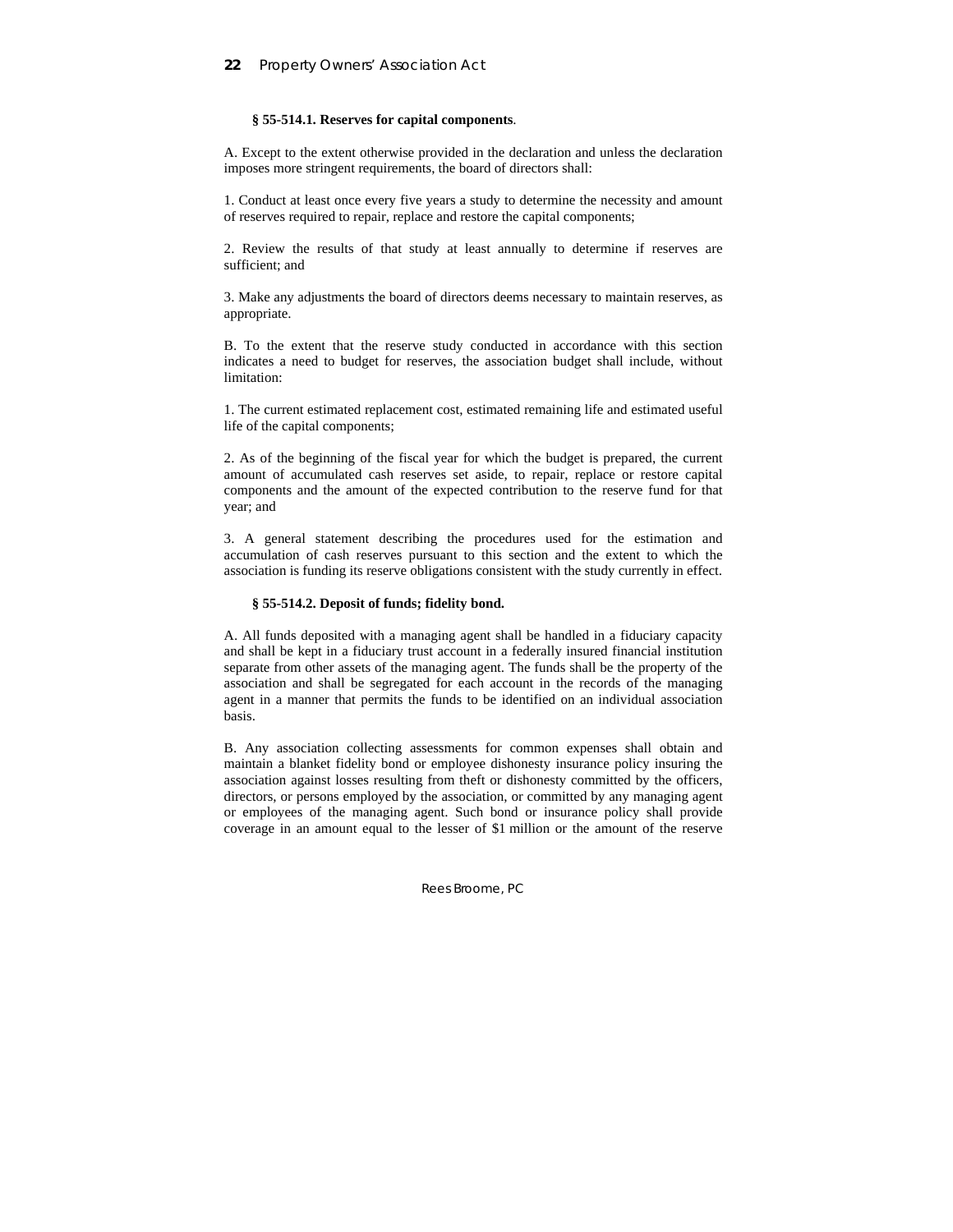balances of the association plus one-fourth of the aggregate annual assessment income of such association. The minimum coverage amount shall be \$10,000. The board of directors or managing agent may obtain such bond or insurance on behalf of the association.

#### **§ 55-515. Compliance with declaration.**

A. Every lot owner, and all those entitled to occupy a lot shall comply with all lawful provisions of this chapter and all provisions of the declaration. Any lack of such compliance shall be grounds for an action or suit to recover sums due, for damages or injunctive relief, or for any other remedy available at law or in equity, maintainable by the association, or by its board of directors or any managing agent on behalf of such association, or in any proper case, by one or more aggrieved lot owners on their own behalf or as a class action. Except as provided in subsection B, the prevailing party shall be entitled to recover reasonable attorney fees, costs expended in the matter, and interest on the judgment as provided in § 8.01-382.

B. In actions against a lot owner for nonpayment of assessments in which the lot owner has failed to pay assessments levied by the association on more than one lot or such lot owner has had legal actions taken against him for nonpayment of any prior assessment and the prevailing party is the association or its board of directors or any managing agent on behalf of the association, the prevailing party shall be awarded reasonable attorney fees, costs expended in the matter, and interest on the judgment as provided in subsection A, even if the proceeding is settled prior to judgment. The delinquent owner shall be personally responsible for reasonable attorney fees and costs expended in the matter by the association, whether any judicial proceedings are filed.

C. A declaration may provide for arbitration of disputes or other means of alternative dispute resolution. Any such arbitration held in accordance with this subsection shall be consistent with the provisions of this chapter and Chapter 21 (§ 8.01-577 et seq.) of Title 8.01. The place of any such arbitration or alternative dispute resolution shall be in the county or city in which the development is located, or as mutually agreed to by the parties.

#### **§ 55-515.1. Amendment to declaration and bylaws; consent of mortgagee.**

A. In the event that any provision in the declaration requires the written consent of a mortgagee in order to amend the bylaws or the declaration, the association shall be deemed to have received the written consent of a mortgagee if the association sends the text of the proposed amendment by certified mail, return receipt requested, or by regular mail with proof of mailing to the mortgagee at the address supplied by such mortgagee in a written request to the association to receive notice of proposed amendments to the declaration and receives no written objection to the adoption of the amendment from the mortgagee within 60 days of the date that the notice of amendment is sent by the association, unless the declaration expressly provides otherwise. If the mortgagee has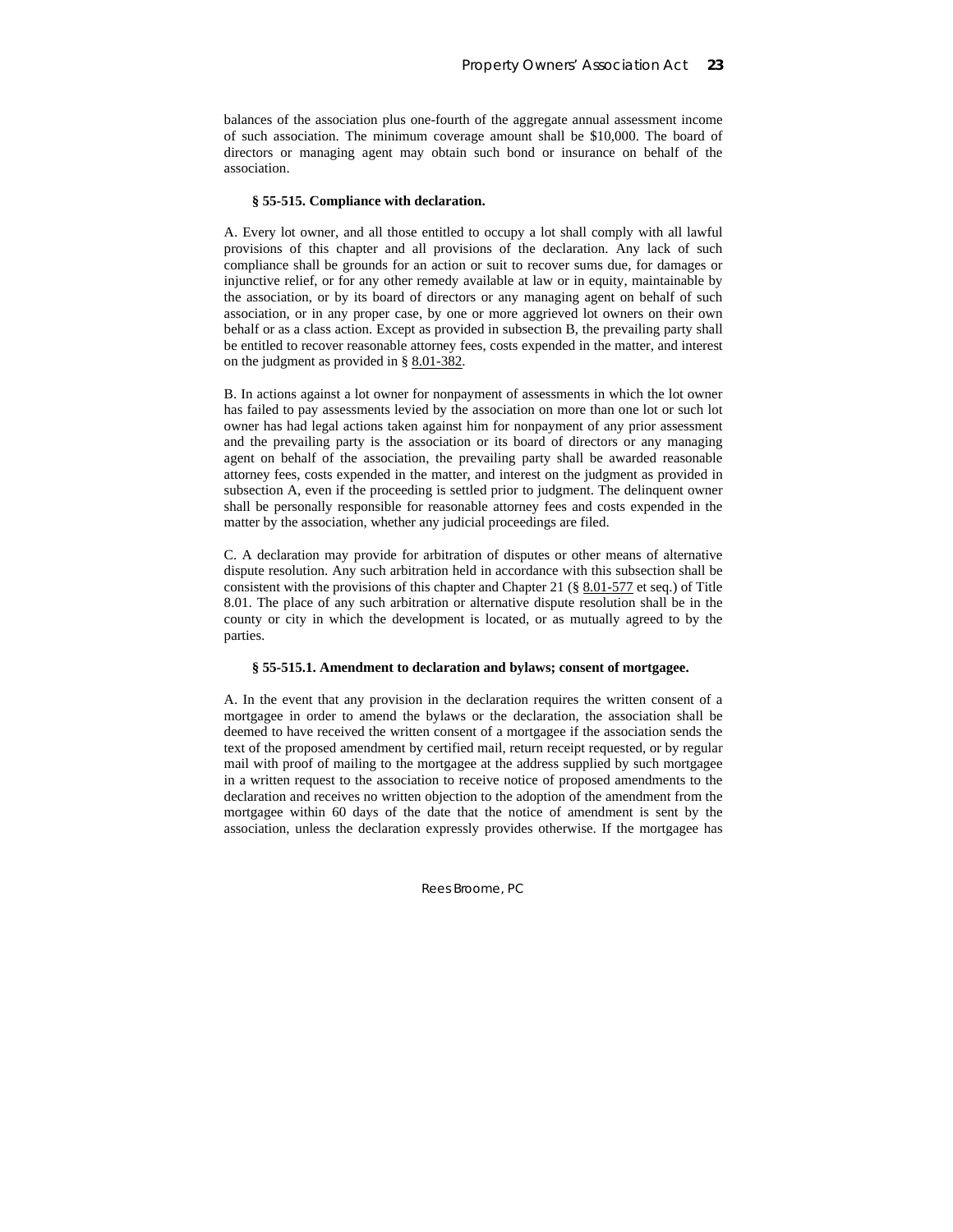not supplied an address to the association, the association shall be deemed to have received the written consent of a mortgagee if the association sends the text of the proposed amendment by certified mail, return receipt requested, to the mortgagee at the address filed in the land records or with the local tax assessor's office, and receives no written objection to the adoption of the amendment from the mortgagee within 60 days of the date that the notice of amendment is sent by the association, unless the declaration expressly provides otherwise.

B. Subsection A shall not apply to amendments which alter the priority of the lien of the mortgagee or which materially impair or affect a lot as collateral or the right of the mortgagee to foreclose on a lot as collateral.

C. Where the declaration is silent on the need for mortgagee consent, no mortgagee consent shall be required if the amendment to the declaration does not specifically affect mortgagee rights.

D. A declaration may be amended by a two-thirds vote of the owners. This subsection may be applied to an association subject to a declaration recorded prior to July 1, 1999, if the declaration is silent on how it may be amended or upon the amendment of that declaration in accordance with its requirements.

E. An action to challenge the validity of an amendment adopted by the association may not be brought more than one year after the amendment is effective.

F. Agreement of the required majority of lot owners to any amendment of the declaration shall be evidenced by their execution of the amendment, or ratifications thereof, and the same shall become effective when a copy of the amendment is recorded together with a certification, signed by the principal officer of the association or by such other officer or officers as the declaration may specify, that the requisite majority of the lot owners signed the amendment or ratifications thereof.

#### **§ 55-515.2. Validity of declaration; corrective amendments.**

A. All provisions of a declaration shall be deemed severable, and any unlawful provision thereof shall be void.

B. No provision of a declaration shall be deemed void by reason of the rule against perpetuities.

C. No restraint on alienation shall discriminate or be used to discriminate on any basis prohibited under the Virginia Fair Housing Law (§ 36-96.1 et seq.).

D. Subject to the provisions of subsection C, the rule of property law known as the rule restricting unreasonable restraints on alienation shall not be applied to defeat any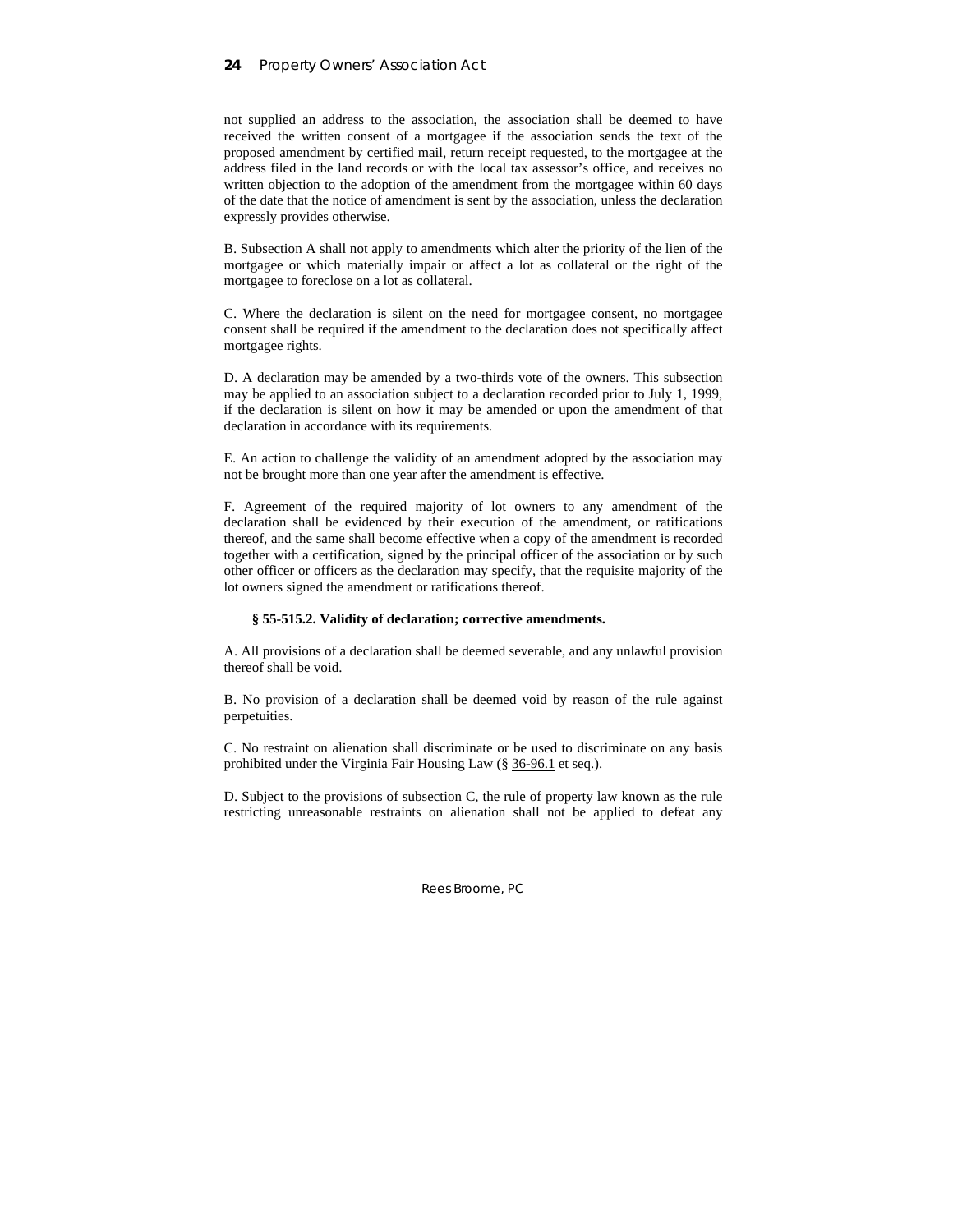provision of a declaration restraining the alienation of lots other than such lots as may be restricted to residential use only.

E. The rule of property law known as the doctrine of merger shall not apply to any easement included in or granted pursuant to a right reserved in a declaration.

F. The declarant may unilaterally execute and record a corrective amendment or supplement to the declaration to correct a mathematical mistake, an inconsistency or a scrivener's error, or clarify an ambiguity in the declaration with respect to an objectively verifiable fact (including without limitation recalculating the liability for assessments or the number of votes in the association appertaining to a lot), within five years after the recordation of the declaration containing or creating such mistake, inconsistency, error or ambiguity. No such amendment or supplement may materially reduce what the obligations of the declarant would have been if the mistake, inconsistency, error or ambiguity had not occurred. Regardless of the date of recordation of the declaration, the principal officer of the association may also unilaterally execute and record such a corrective amendment or supplement upon a vote of two-thirds of the members of the board of directors. All corrective amendments and supplements recorded prior to July 1, 1997, are hereby validated to the extent that such corrective amendments and supplements would have been permitted by this subsection.

### **§ 55-515.3. Use of technology**.

A. Unless the declaration expressly provides otherwise, (i) any notice required to be sent or received or (ii) any signature, vote, consent, or approval required to be obtained under any declaration or bylaw provision or any provision of this chapter may be accomplished using the most advanced technology available at that time if such use is a generally accepted business practice. This section shall govern the use of technology in implementing the provisions of any declaration or bylaw provision or any provision of this chapter dealing with notices, signatures, votes, consents, or approvals.

B. Electronic transmission and other equivalent methods. The association, lot owners, and those entitled to occupy a lot may perform any obligation or exercise any right under any declaration or bylaw provision or any provision of this chapter by use of any technological means providing sufficient security, reliability, identification, and verifiability. "Acceptable technological means" shall include without limitation electronic transmission over the Internet, or the community or other network, whether by direct connection, intranet, telecopier, or electronic mail.

C. Signature requirements. An electronic signature meeting the requirements of applicable law shall satisfy any requirement for a signature under any declaration or bylaw provision or any provision of this chapter.

D. Voting rights. Voting, consent to and approval of any matter under any declaration or bylaw provision or any provision of this chapter may be accomplished by electronic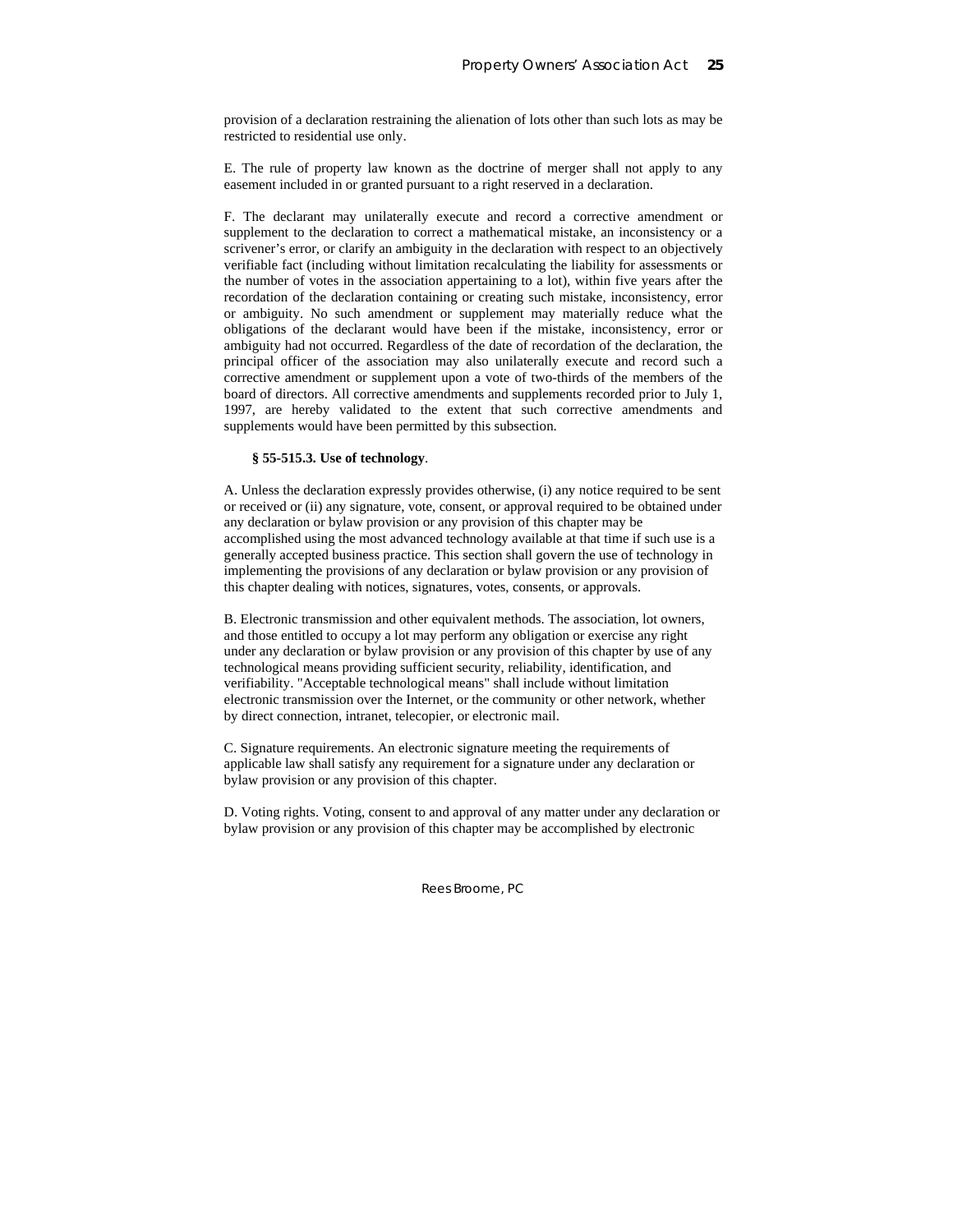transmission or other equivalent technological means provided that a record is created as evidence thereof and maintained as long as such record would be required to be maintained in nonelectronic form.

E. Acknowledgment not required. Subject to other provisions of law, no action required or permitted by any declaration or bylaw provision or any provision of this chapter need be acknowledged before a notary public if the identity and signature of such person can otherwise be authenticated to the satisfaction of the executive organ.

F. Nontechnology alternatives. If any person does not have the capability or desire to conduct business using electronic transmission or other equivalent technological means, the association shall make reasonable accommodation, at its expense, for such person to conduct business with the association without use of such electronic or other means.

G. This section shall not apply to any notice related to an enforcement action by the association, an assessment lien, or foreclosure proceedings in enforcement of an assessment lien.

#### **§ 55-516. Lien for assessments**.

A. Once perfected, the association shall have a lien on every lot for unpaid assessments levied against that lot in accordance with the provisions of this chapter and all lawful provisions of the declaration. The lien, once perfected, shall be prior to all other subsequent liens and encumbrances except (i) real estate tax liens on that lot, (ii) liens and encumbrances recorded prior to the recordation of the declaration, and (iii) sums unpaid on and owing under any mortgage or deed of trust recorded prior to the perfection of said lien. The provisions of this subsection shall not affect the priority of mechanics' and materialmen's liens. Notice of a memorandum of lien to a holder of a credit line deed of trust under § 55-58.2 shall be given in the same fashion as if the association's lien were a judgment.

B. The association, in order to perfect the lien given by this section, shall file before the expiration of 12 months from the time the first such assessment became due and payable in the clerk's office of the circuit court in the county or city in which such development is situated, a memorandum, verified by the oath of the principal officer of the association, or such other officer or officers as the declaration may specify, which contains the following:

- 1. The name of the development;
- 2. A description of the lot;
- 3. The name or names of the persons constituting the owners of that lot;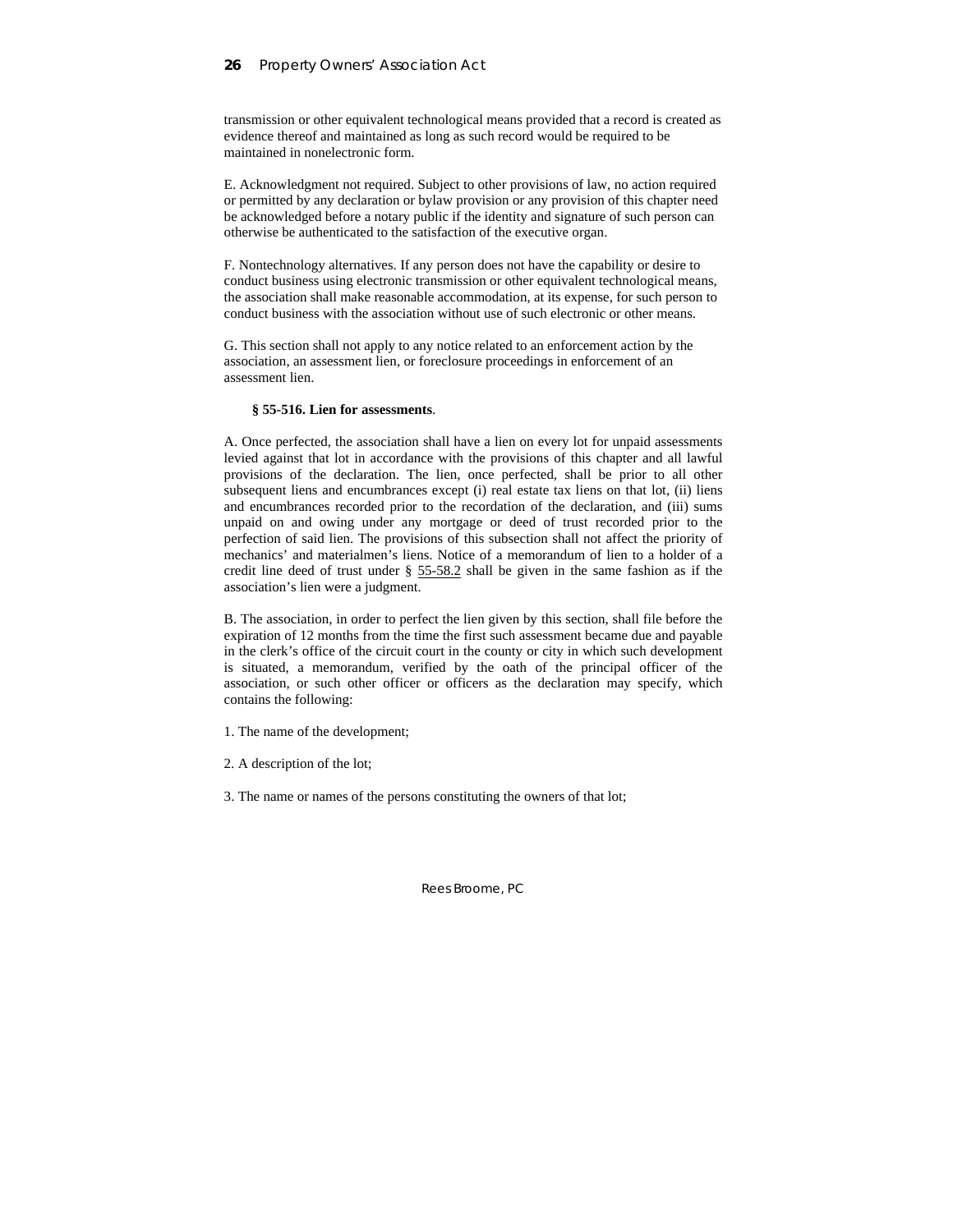4. The amount of unpaid assessments currently due or past due relative to such lot together with the date when each fell due;

5. The date of issuance of the memorandum;

6. The name of the association and the name and current address of the person to contact to arrange for payment or release of the lien; and

7. A statement that the association is obtaining a lien in accordance with the provisions of the Virginia Property Owners' Association Act as set forth in Chapter 26 (§ 55-508 et seq.) of Title 55.

It shall be the duty of the clerk in whose office such memorandum is filed as hereinafter provided to record and index the same as provided in subsection D, in the names of the persons identified therein as well as in the name of the association. The cost of recording and releasing the memorandum shall be taxed against the person found liable in any judgment or decree enforcing such lien.

C. Prior to filing a memorandum of lien, a written notice shall be sent to the property owner by certified mail, at the property owner's last known address, informing the property owner that a memorandum of lien will be filed in the circuit court clerk's office of the applicable city or county. The notice shall be sent at least 10 days before the actual filing date of the memorandum of lien.

D. Notwithstanding any other provision of this section, or any other provision of law requiring documents to be recorded in the miscellaneous lien books or the deed books in the clerk's office of any court, on or after July 1, 1989, all memoranda of liens arising under this section shall be recorded in the deed books in the clerk's office. Any memorandum shall be indexed in the general index to deeds, and the general index shall identify the lien as a lien for lot assessments.

E. No suit to enforce any lien perfected under subsection B shall be brought or action to foreclose any lien perfected under subsection I shall be initiated after 36 months from the time when the memorandum of lien was recorded; however, the filing of a petition to enforce any such lien in any suit wherein the petition may be properly filed shall be regarded as the institution of a suit under this section. Nothing herein shall extend the time within which any such lien may be perfected.

F. The judgment or decree in an action brought pursuant to this section shall include, without limitation, reimbursement for costs and reasonable attorneys' fees of the prevailing party. If the association prevails, it may also recover interest at the legal rate for the sums secured by the lien from the time each such sum became due and payable.

G. When payment or satisfaction is made of a debt secured by the lien perfected by subsection B hereof, the lien shall be released in accordance with the provisions of  $\S 55$ -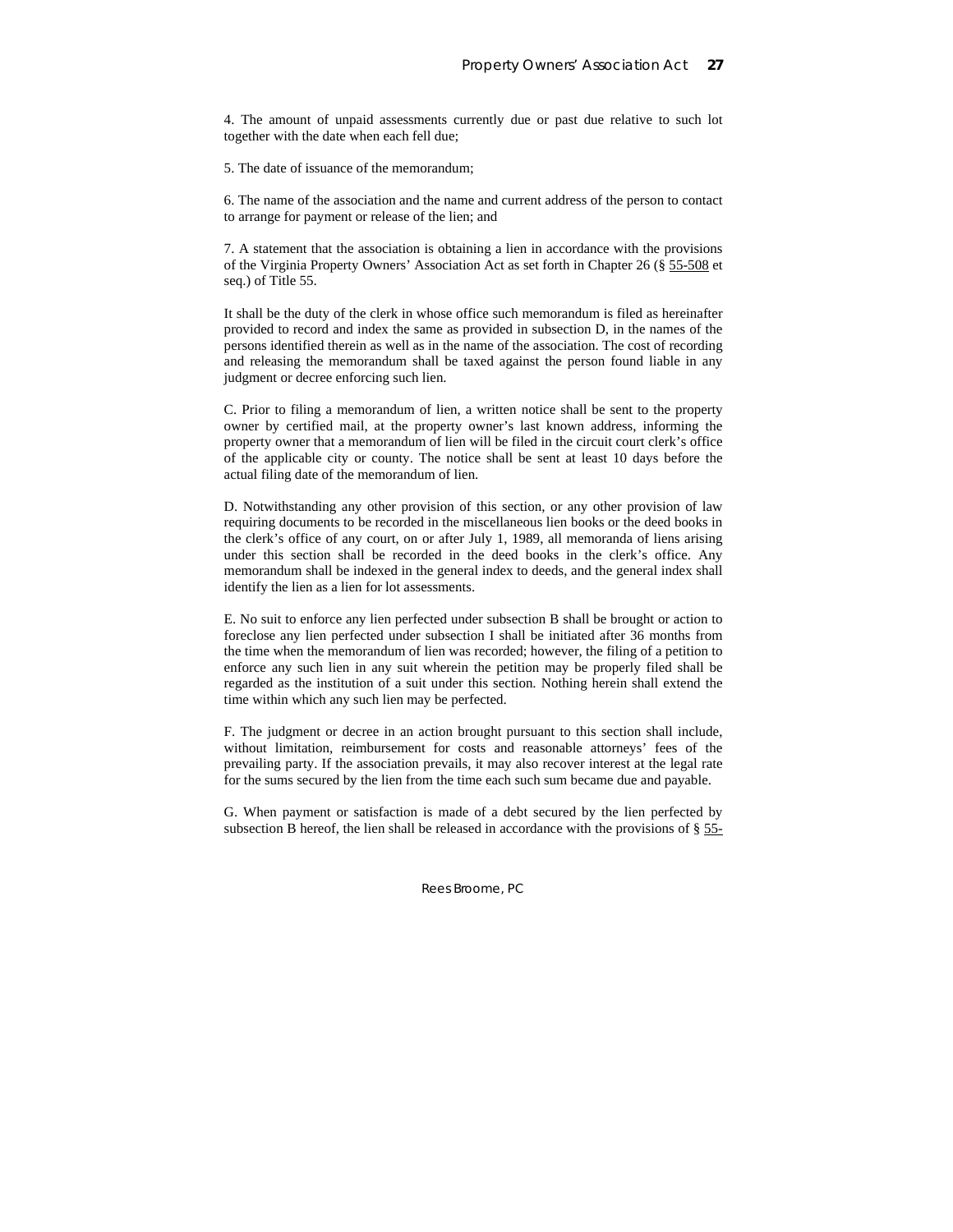66.3. Any lien which is not so released shall subject the lien creditor to the penalty set forth in subdivision A (1) of  $\S$  55-66.3. For the purposes of  $\S$  55-66.3, the principal officer of the association, or any other officer or officers as the declaration may specify, shall be deemed the duly authorized agent of the lien creditor.

H. Nothing in this section shall be construed to prohibit actions at law to recover sums for which subsection A hereof creates a lien, maintainable pursuant to  $\S$  55-515.

I. At any time after perfecting the lien pursuant to this section, the property owners' association may sell the lot at public sale, subject to prior liens. For purposes of this section, the association shall have the power both to sell and convey the lot and shall be deemed the lot owner's statutory agent for the purpose of transferring title to the lot. A nonjudicial foreclosure sale shall be conducted in compliance with the following:

1. The association shall give notice to the lot owner prior to advertisement required by subdivision 4. The notice shall specify (i) the debt secured by the perfected lien; (ii) the action required to satisfy the debt secured by the perfected lien; (iii) the date, not less than 60 days from the date the notice is given to the lot owner, by which the debt secured by the lien must be satisfied; and (iv) that failure to satisfy the debt secured by the lien on or before the date specified in the notice may result in the sale of the lot. The notice shall further inform the lot owner of the right to bring a court action in the circuit court of the county or city where the lot is located to assert the nonexistence of a debt or any other defense of the lot owner to the sale.

2. After expiration of the 60-day notice period specified in subdivision 1, the association may appoint a trustee to conduct the sale. The appointment of the trustee shall be filed in the clerk's office of the circuit court in the county or city in which such development is situated. It shall be the duty of the clerk in whose office such appointment is filed to record and index the same as provided in subsection D, in the names of the persons identified therein as well as in the name of the association. The association, at its option, may from time to time remove the trustee and appoint a successor trustee.

3. If the lot owner meets the conditions specified in this subdivision prior to the date of the foreclosure sale, the lot owner shall have the right to have enforcement of the perfected lien discontinued prior to the sale of the lot. Those conditions are that the lot owner: (i) satisfy the debt secured by lien that is the subject of the nonjudicial foreclosure sale and (ii) pays all expenses and costs incurred in perfecting and enforcing the lien, including but not limited to advertising costs and reasonable attorneys' fees.

4. In addition to the advertisement required by subdivision 5, the association shall give written notice of the time, date and place of any proposed sale in execution of the lien, and including the name, address and telephone number of the trustee, by personal delivery or by mail to (i) the present owner of the property to be sold at his last known address as such owner and address appear in the records of the association, (ii) any lienholder who holds a note against the property secured by a deed of trust recorded at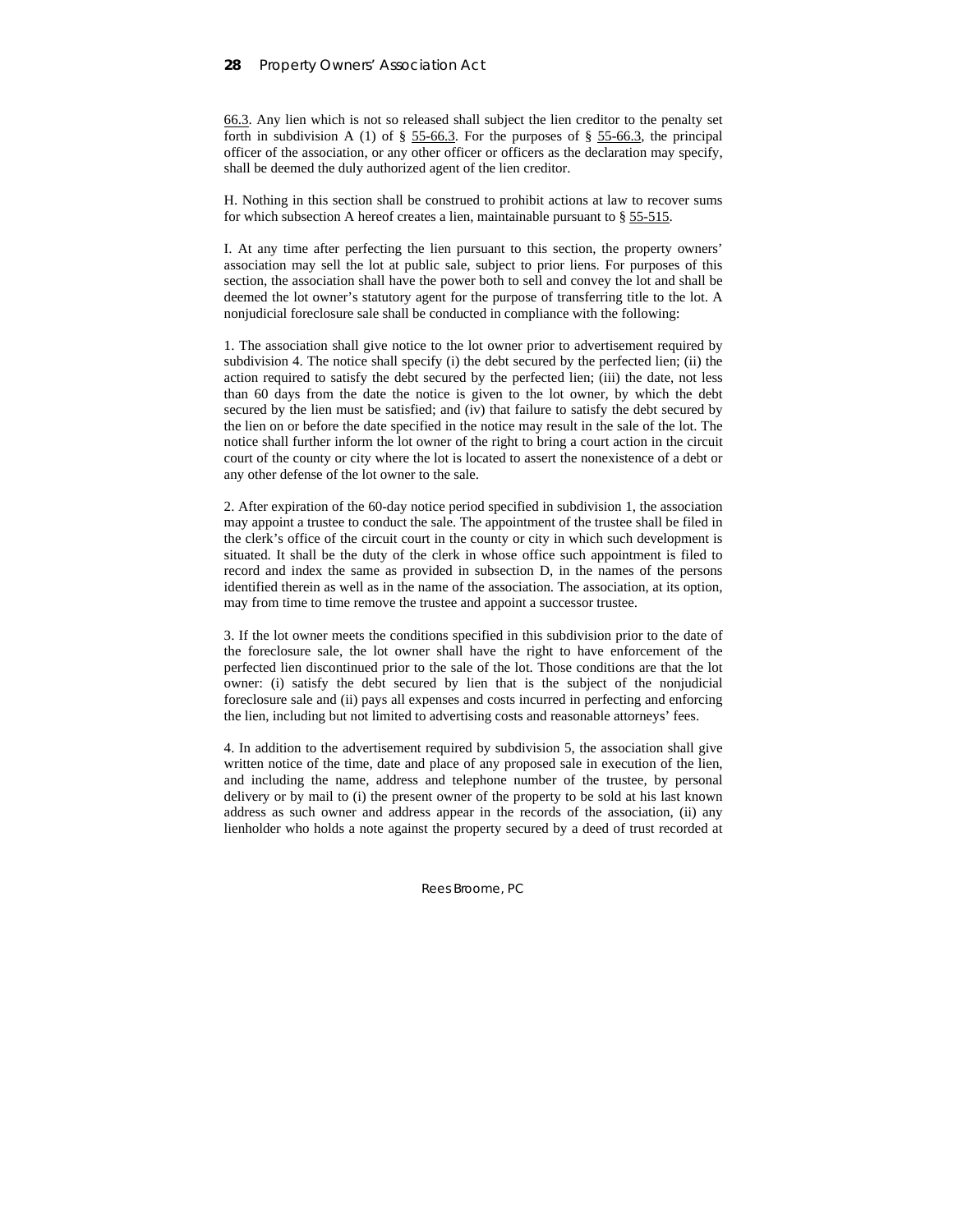least 30 days prior to the proposed sale and whose address is recorded with the deed of trust, and (iii) any assignee of such a note secured by a deed of trust provided the assignment and address of the assignee are likewise recorded at least 30 days prior to the proposed sale. Mailing a copy of the advertisement or the notice containing the same information to the owner by certified or registered mail no less than 14 days prior to such sale and to lienholders and their assigns, at the addresses noted in the memorandum of lien, by ordinary mail no less than 14 days prior to such sale, shall be a sufficient compliance with the requirement of notice.

5. The advertisement of sale by the association shall be in a newspaper having a general circulation in the city or county wherein the property to be sold, or any portion thereof, lies pursuant to the following provisions:

a. The association shall advertise once a week for four successive weeks; however, if the property or some portion thereof is located in a city or in a county immediately contiguous to a city, publication of the advertisement five different days, which may be consecutive days, shall be deemed adequate. The sale shall be held on any day following the day of the last advertisement which is no earlier than eight days following the first advertisement nor more than 30 days following the last advertisement.

b. Such advertisement shall be placed in that section of the newspaper where legal notices appear or where the type of property being sold is generally advertised for sale. The advertisement of sale, in addition to such other matters as the association finds appropriate, shall set forth a description of the property to be sold, which description need not be as extensive as that contained in the deed of trust, but shall identify the property by street address, if any, or, if none, shall give the general location of the property with reference to streets, routes, or known landmarks. Where available, tax map identification may be used but is not required. The advertisement shall also include the date, time, place, and terms of sale and the name of the association. It shall set forth the name, address and telephone number of the representative, agent, or attorney who may be able to respond to inquiries concerning the sale.

c. In addition to the advertisement required by subdivisions a and b above, the association may give such other further and different advertisement as the association finds appropriate.

6. In the event of postponement of sale, which postponement shall be at the discretion of the association, advertisement of such postponed sale shall be in the same manner as the original advertisement of sale.

7. Failure to comply with the requirements for advertisement contained in this section shall, upon petition, render a sale of the property voidable by the court.

8. In the event of a sale, the association shall have the following powers and duties: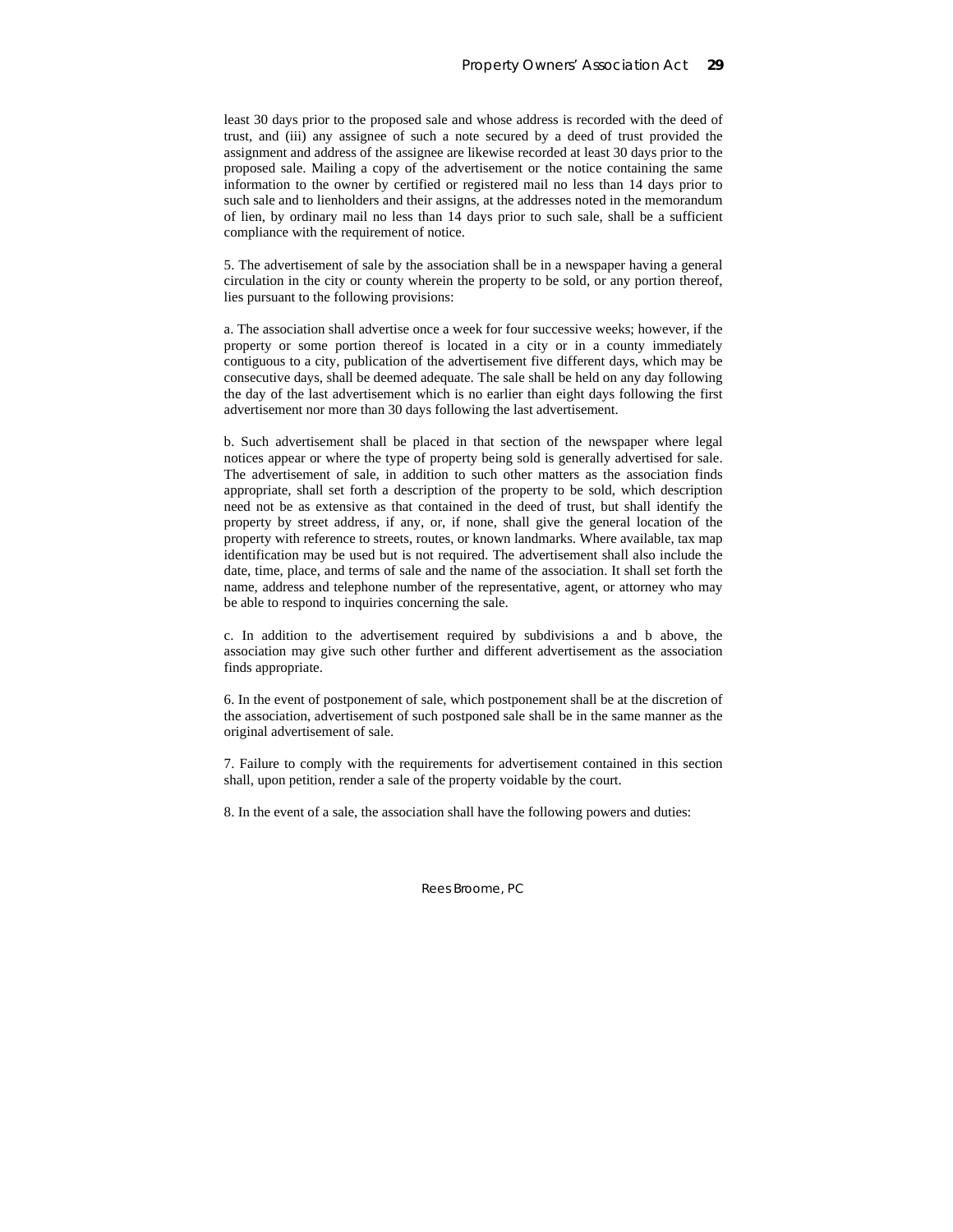a. Written one-price bids may be made and shall be received by the trustee from the association or any person for entry by announcement at the sale. Any person other than the trustee may bid at the foreclosure sale, including a person who has submitted a written one-price bid. Upon request to the trustee, any other bidder in attendance at a foreclosure sale shall be permitted to inspect written bids. Unless otherwise provided in the declaration, the association may bid to purchase the lot at a foreclosure sale. The association may own, lease, encumber, exchange, sell or convey the lot. Whenever the written bid of the association is the highest bid submitted at the sale, such written bid shall be filed by the trustee with his account of sale required under subdivision I 10 of this section and § 26-15. The written bid submitted pursuant to this subsection may be prepared by the association, its agent or attorney.

b. The association may require of any bidder at any sale a cash deposit of as much as 10 percent of the sale price before his bid is received, which shall be refunded to him if the property is not sold to him. The deposit of the successful bidder shall be applied to his credit at settlement, or if such bidder fails to complete his purchase promptly, the deposit shall be applied to pay the costs and expenses of the sale, and the balance, if any, shall be retained by the association in connection with that sale.

c. The property owners' association shall receive and receipt for the proceeds of sale, no purchaser being required to see to the application of the proceeds, and apply the same in the following order: first, to the reasonable expenses of sale, including attorneys' fees; second, to the satisfaction of all taxes, levies and assessments, with costs and interest; third, to the satisfaction of the lien for the owners' assessments; fourth, to the satisfaction in the order of priority of any remaining inferior claims of record; and fifth, to pay the residue of the proceeds to the owner or his assigns; provided, however, that the association as to such residue shall not be bound by any inheritance, devise, conveyance, assignment or lien of or upon the owner's equity, without actual notice thereof prior to distribution.

9. The trustee shall deliver to the purchaser a trustee's deed conveying the lot with special warranty of title. The trustee shall not be required to take possession of the property prior to the sale thereof or to deliver possession of the lot to the purchaser at the sale.

10. The trustee shall file an accounting of the sale with the commissioner of accounts pursuant to § 26-15 and every account of a sale shall be recorded pursuant to § 26-16. In addition, the accounting shall be made available for inspection and copying pursuant to § 55-510 upon the written request of the prior lot owner, current lot owner or any holder of a recorded lien against the lot at the time of the sale. The association shall maintain a copy of the accounting for at least 12 months following the foreclosure sale.

11. If the sale of a lot is made pursuant to subsection I and the accounting is made by the trustee, the title of the purchaser at such sale shall not be disturbed unless within 12 months from the confirmation of the accounting by the commissioner of accounts, the